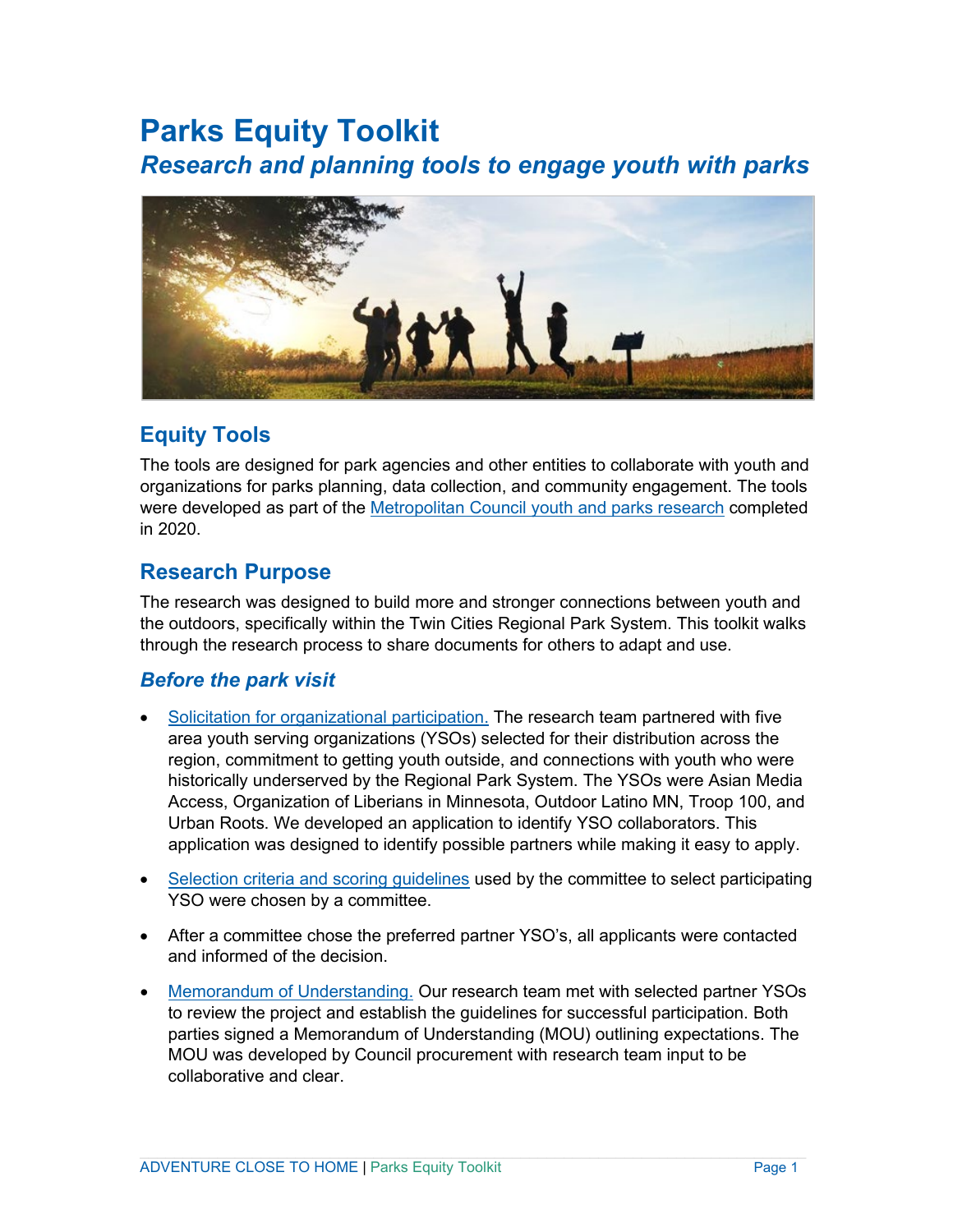• "Get to know you [conversation."](#page-9-0) The team met with each YSO to review the project, learn more about each group's values, culture, and interests and design a unique inpark experience for them. The in-park experiences were planned using responses to the questions in this document.

## *In-park visit*

- [Schedules.](#page-10-0) Each organization was given a sample schedule with guidelines for making a great in-park experience.
- [Consent](#page-12-0) form. As part of their microconsultancy work, organizations distributed and obtained consent from individual youth participants and their guardians.
- [Field Research Challenge.](#page-16-0) All in-park experiences included an activity where youth generated data by analyzing the park. This was called the Field Research Challenge. The field research challenge consists of questions answered in the park and a follow up discussion.
- Parent focus groups. The parents/guardians who attended the in-park activities were also interviewed using a designed group interview tool. In addition to [English,](#page-20-0) this tool was translated into [Spanish](#page-24-0) and [Hmong.](#page-26-0) The Spanish-language focus group was administered entirely in Spanish. A bilingual Hmong-English focus group was completed with help of a YSO leader.

## **Discussing the data with youth after the park experience**

After the team conducted all the in-park events we did a preliminary analysis of the data and formed our recommendations. The team then met with the youth again to review the recommendations in sessions we called *validity conversations* and *visual methodology sessions*.

Validity conversations are a program of fun activities and discussion to verify the accuracy of the Council research findings. They included a Kahoot quiz, a "share your findings" group presentation activity, and an "agree/disagree" activity.

See a sample validity conversation schedule with all activities on page 29.

- 1. One of the methods used to test validity was to use the online app, [Kahoot.](https://kahoot.com/) [We](https://metrocouncil.org/getattachment/31909915-319c-4bd9-9454-14d73bf79714/40.aspx?maxsidesize=800) asked questions asking youth to [remember](https://metrocouncil.org/getattachment/31909915-319c-4bd9-9454-14d73bf79714/40.aspx?maxsidesize=800) their park experience. This is an app that was familiar to many youth when we used it in 2019. Kahoot allows you to design your own quiz. Participants log in to the quiz using their own mobile devices. Questions are presented individually with multiple choice answers. Participants have a set amount of time to answer. More points are awarded for quicker responses.
- 2. Most important takeaways. (Detailed process in the sample schedule.) One element of the research design was to encourage youth to develop their abilities to analyze, advocate, and enjoy public policy conversations. In this exercise, youth did these things by preparing short poster presentations for youth to make recommendations based on what they remembered about the day in the park. These "sticky" memories indicated what was important to highlight in the research. Examples of the posters are [here](https://metrocouncil.org/Parks/Research/Youth-Parks/Process.aspx) and [here.](https://metrocouncil.org/getattachment/d01a37e1-2767-416c-9f33-663d02647ac8/44.aspx?maxsidesize=800)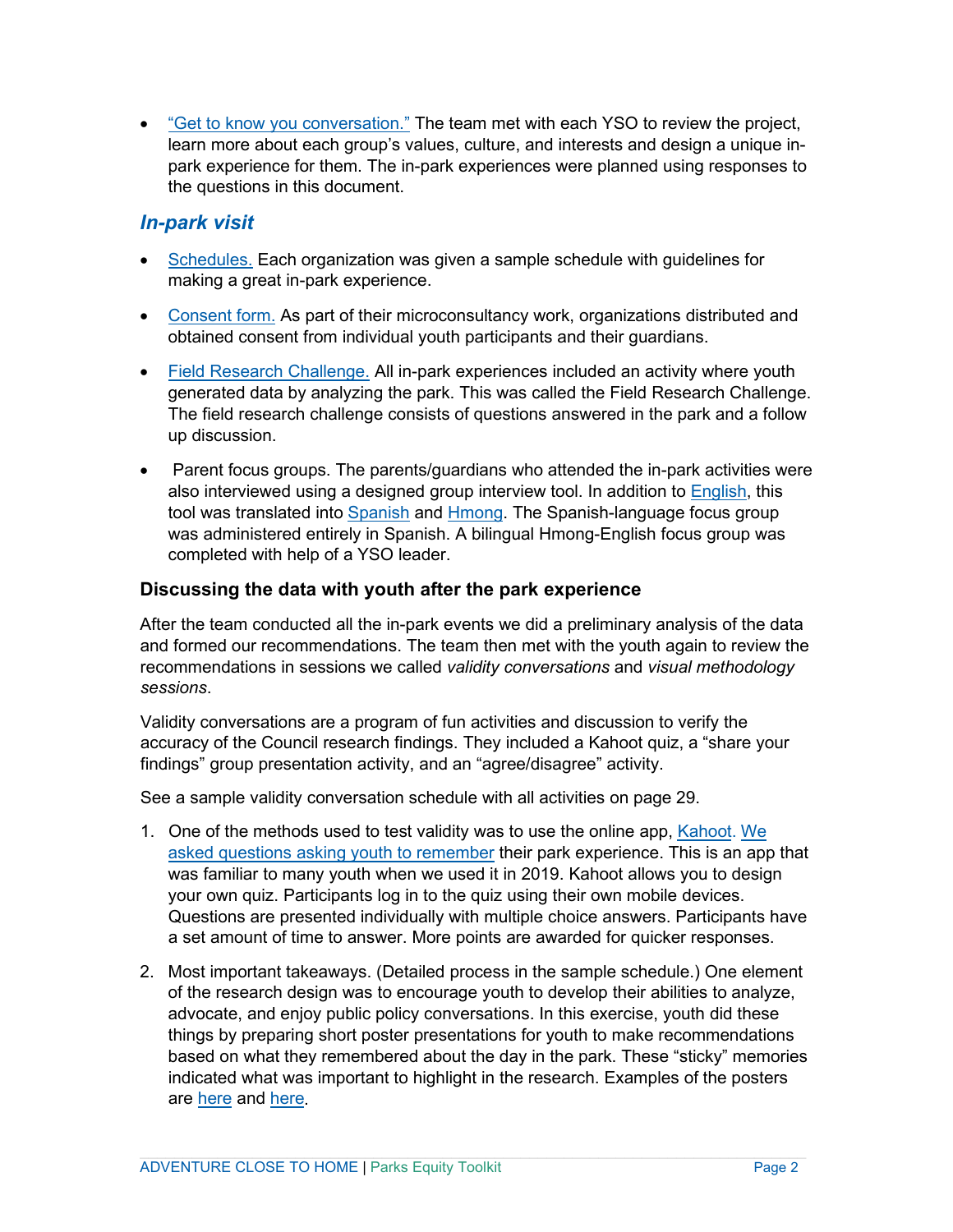- 3. Agree/disagree exercise. Youth were [presented](https://metrocouncil.org/getattachment/b579fc13-dd18-46cb-9622-f7f2209fe851/46.aspx?maxsidesize=800) with large papers with research findings [statements](https://metrocouncil.org/getattachment/b579fc13-dd18-46cb-9622-f7f2209fe851/46.aspx?maxsidesize=800) written on them. The team prepared these statements in advance. Youth were given small sticky notes and pens. They chose two [findings](https://metrocouncil.org/getattachment/7e3df018-88d2-4d53-a0be-1a26eb9efd29/45.aspx?maxsidesize=800) they found most [important](https://metrocouncil.org/getattachment/7e3df018-88d2-4d53-a0be-1a26eb9efd29/45.aspx?maxsidesize=800) to agree with or disagree with. They wrote on an "agree" colored note the reasons why they agreed or a "disagree" colored note if they disagreed. Youth then presented to their peers about research findings with the most opinions.
- 4. Visual methodology exercise. The research project generated lots of photos. These were treated as visual data that demonstrate what is happening in a park scene. They provide additional information that words can't provide. Youth [researchers](https://metrocouncil.org/getattachment/278cdefa-cc73-49d1-a8af-e64b5d9ee911/41.aspx?maxsidesize=800) reflect on their experiences in the parks, explain what they see in photos, and learn more about visual data analysis.

## *Inclusivity and Recognition*

- 1. [Food.](#page-27-0) How to create a culturally competent and inclusive experience with food while investing in minority-owned businesses. A list of things to consider.
- 2. Certificate of [completion.](#page-33-0) Each youth and adult who participated in an in-park experience and/or validity conversation was awarded a [certificate](https://metrocouncil.org/getattachment/5de46ce1-4053-42d3-8ae7-02a4c092efae/36.aspx?maxsidesize=800) of completion, a \$20 gift card, and had their name in the acknowledgement section of the report (could opt out).

## *Resources*

See resources, listed below, beginning next page.

- Solicitation of Youth-Serving Organizations
- Scoring Guidelines
- Memorandum of Understanding
- Scheduling the Collaboration with Youth-Serving Organizations 'Get to Know You' **Convocation**
- In-Park Experience Example
- In-Park Experience Schedule
- Sample Consent Form
- Field Research Challenge Activity
- Parent Focus Group Guide (in English)
- Parent Focus Group Guide (in Spanish)
- Parent Focus Group Guide (Hmong)
- Culturally Competent Catering
- Validity Conversation Schedule
- Visual Methodology Activity
- Sample Certificate Blank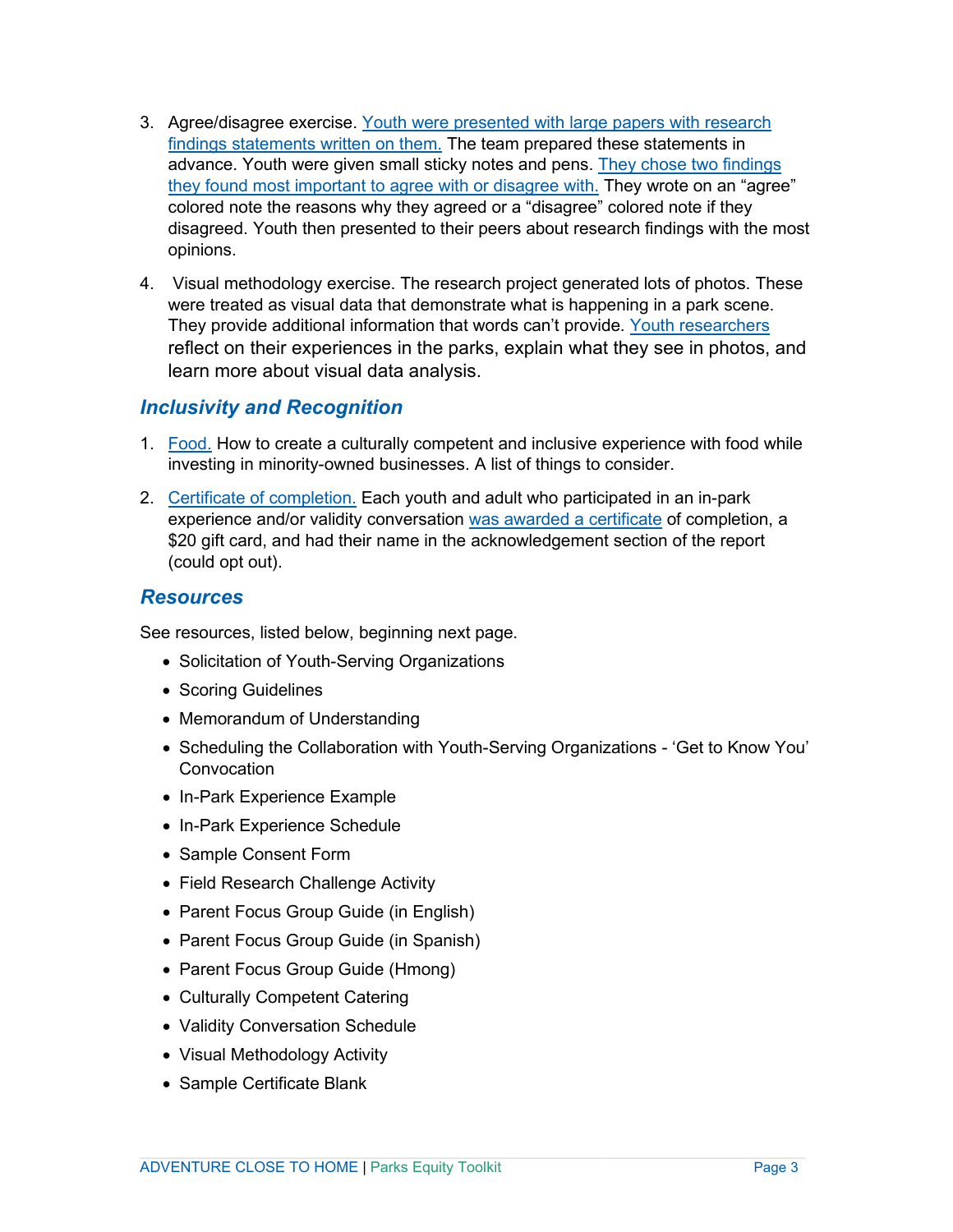# <span id="page-3-0"></span>**Invitation: Seeking youth-serving organizations to collaborate for Metropolitan Council "Youth & Parks" research project.**

This research project invites up to five youth-serving organizations to work with a research team of Metropolitan Council Staff, high school students and university age students. The purpose of the research to generate data about how youth age 15-19 think about and enjoy nature in the Regional Parks System. Please read the entire document before completing the application of interest to make sure this project is a good fit with your organization.

**Time commitments and timeline**: Two meetings before October 1, one half-day in-park experience between late September and early November, two post-park meetings, attend final presentation. Exact dates to be agreed on. Project time scope September 2019 – May 2020.

## **Compensation for participating organizations from the Metropolitan Council: \$4,000**

## **To pursue this opportunity:**

- 1. Complete attached application of interest (page 2-3) and send to [staff email] *Deadline: September 6, 2019*
- 2. If your organization is selected, schedule a one-on-one 90- minute meeting at a location convenient to you with Met Council employee [staff name] to determine fit between project and collaborator. Deadline: *September 20, 2019*
- 3. Organize youth and guardians/parents from your organization to participate in a regional park for a fun half day activity that will happen between September 20 and November 10, 2019.
- 4. Bring attendees from your organization to a youth-led presentation in winter or spring 2020. The presentation will be held a location convenient to you.

**Invitation**: Youth-serving organizations are invited to bring a group of up to twenty high school age youth and their guardians/parents for a fun half day activity in a regional park in which youth ideas and experiences will inform the future of the Regional Park System. The event will be held on time arranged between late September and early November at a Regional Park. To participate and receive compensation, the organization must have at least ten youth and five parent/guardians attend the half day event. Up to twenty youth and twenty guardians/parents could participate.

**What the organization will get:** A fun experience for high school youth; a chance to influence priorities and programming in the Regional Park System; \$4000 for the community organization; Gift cards for youth and parent/guardians who attend the event.

# *Application is on pages 2-3. Complete details of the project are on pages 4-7.*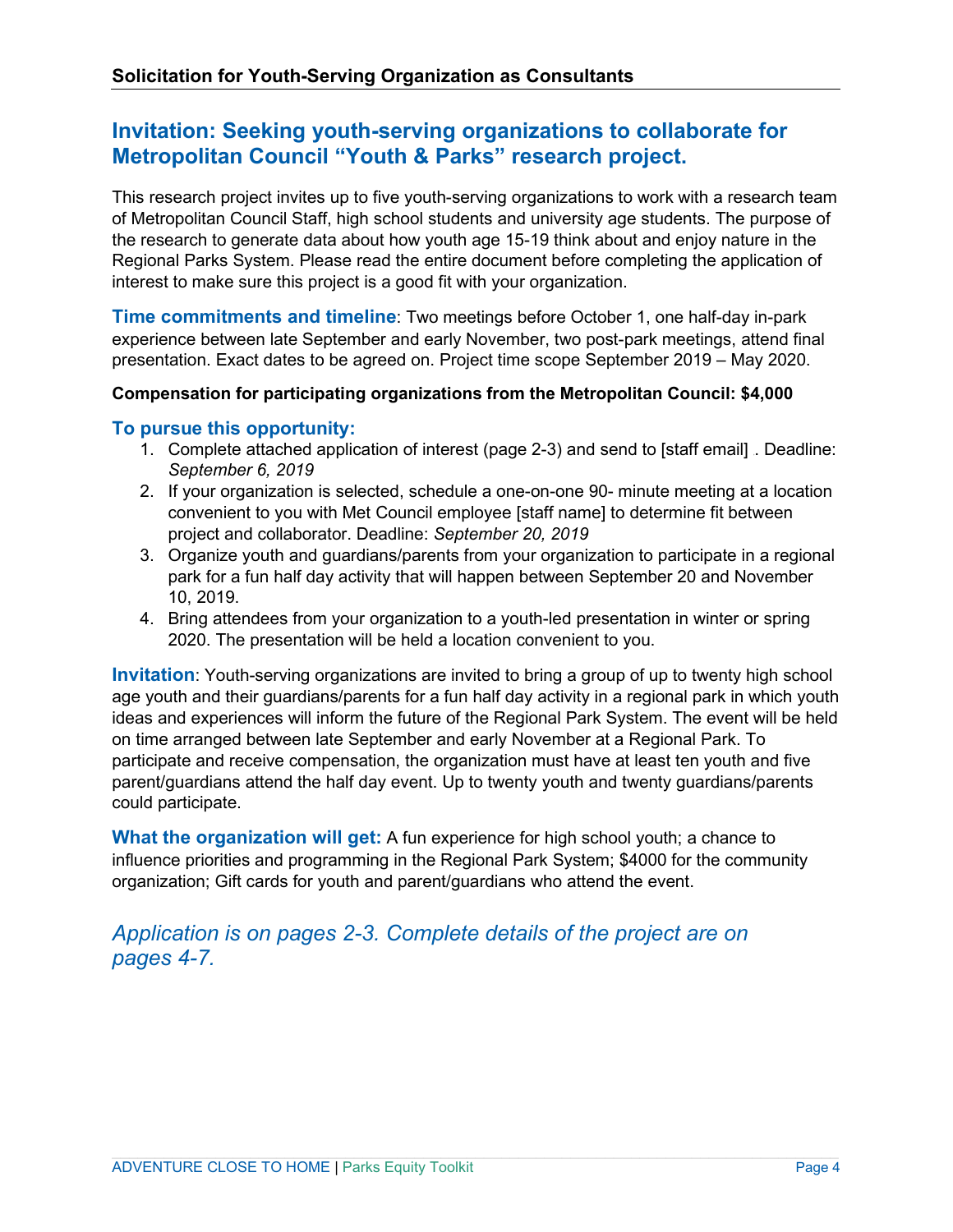# <span id="page-4-0"></span>*Criteria for choosing the five organizations in order of priority:*

- Capacity to successfully recruit youth and guardian participants and complete the project requirements
- Commitment to the outcomes/values of the research project
- Contribution to geographic and social diversity of the project as a whole
- Staff and leadership have deep ties to the community served by the organization
- Previous experience with youth participant action research

Please complete the following application of interest and return to [staff email].

**Name of organization:** 

**Address of organization:** 

**Website of organization (if applicable):** 

**Contact person:** *37T* **Contact person phone:***37T*

**Contact person email:** 

**What is your organization's mission?**

## *How many youth does your organization serve from the following groups? (Note – one group is fine! Youth who fit more than one of these descriptors is fine!)*

| African American youth                                                                                                      |
|-----------------------------------------------------------------------------------------------------------------------------|
| American Indian, indigenous, and/or Native American youth                                                                   |
| Rural youth                                                                                                                 |
| Youth active in groups related to #diversifyoutdoors                                                                        |
| Youth from families living in low income or poverty                                                                         |
| Youth from New American, Asian and/or African diasporic communities<br>(for example, Hmong, Karen, Latinx/Hispanic, Somali) |
| Youth from other communities of color not listed here who are<br>underserved by the Regional Park System                    |
| Youth with physical or cognitive disabilities                                                                               |
| Youth with extensive outdoor experience                                                                                     |
|                                                                                                                             |

If needed, please comment: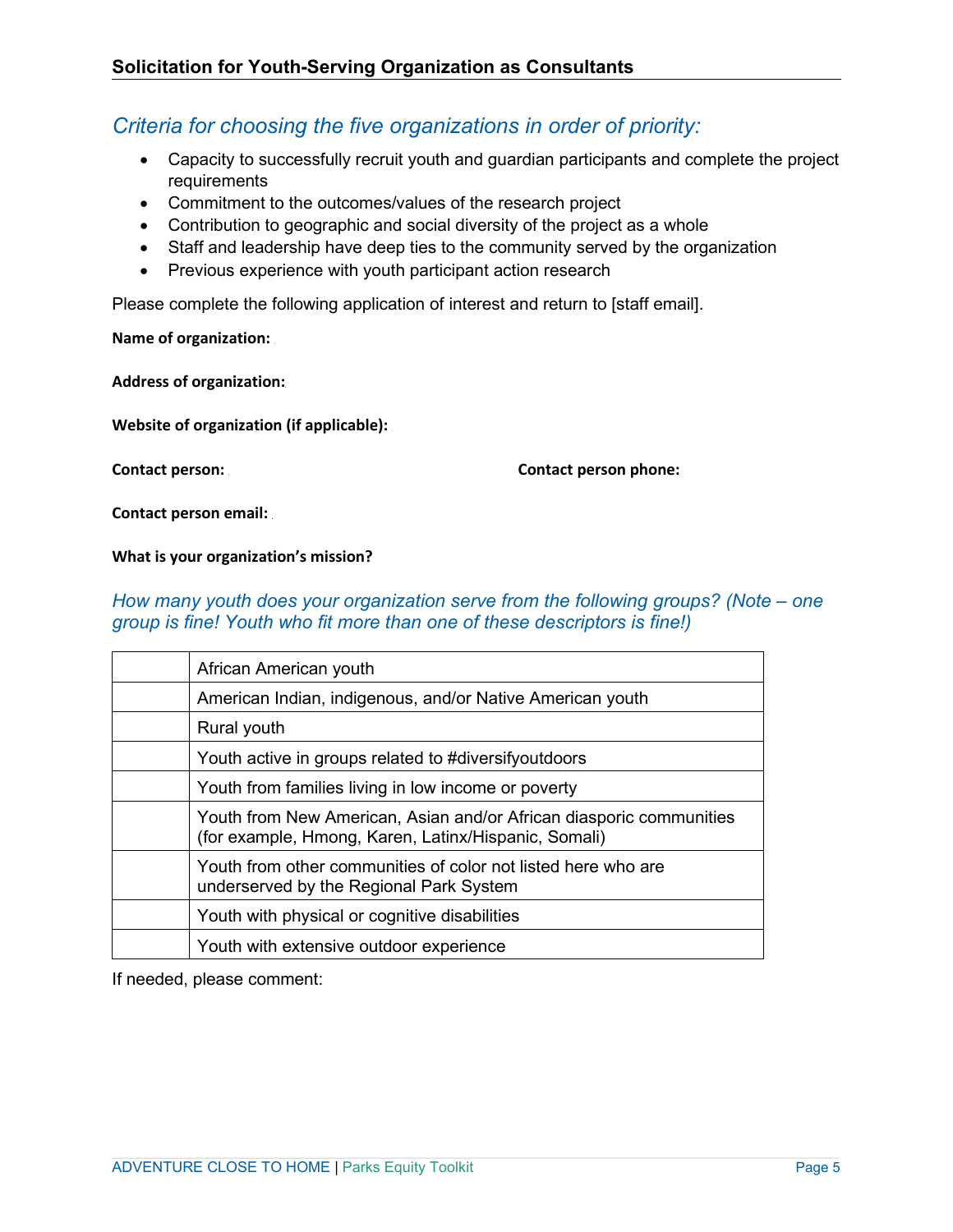$\blacksquare$ 

 $\top$ 

Can you complete the following requirements? Can someone in the organization ca discuss these answers in a one-on-one meeting in English or another language used in your organization's daily work? Please check yes if your organization has:

| Yes | Topics:                                                                                                                                               |
|-----|-------------------------------------------------------------------------------------------------------------------------------------------------------|
|     | Ability to recruit between ten and 20 participants ages 14-19 to attend half day in-park<br>experience (required)                                     |
|     | Ability to recruit at least five guardians/parents to participate in a focus group (required)                                                         |
|     | Ability to have 20 people listen to a youth-led presentation of research findings (20<br>people, required)                                            |
|     | Willingness to provide input on the research project with the research team (required)                                                                |
|     | A process to ensure youth safety and has completed or will complete background<br>checks for adult collaborators besides guardians/parents (required) |
|     | Commitment to building capacity for youth in civic engagement, research, and outdoor<br>activities (required)                                         |
|     | An interest in the values of the research project and purpose (required)                                                                              |
|     | Willingness to spread the word about the research project (required)                                                                                  |
|     | Previous experience with qualitative, arts-based, and/or participant action research<br>(desired)                                                     |
|     | Commitment to creating future opportunities for youth in your program to visit the<br>regional parks (desired)                                        |

Submit completed application via email to [staff member], [staff job title] ([staff email]).

**Questions? Contact [staff member]:** via email or mobile phone (staff number).

┑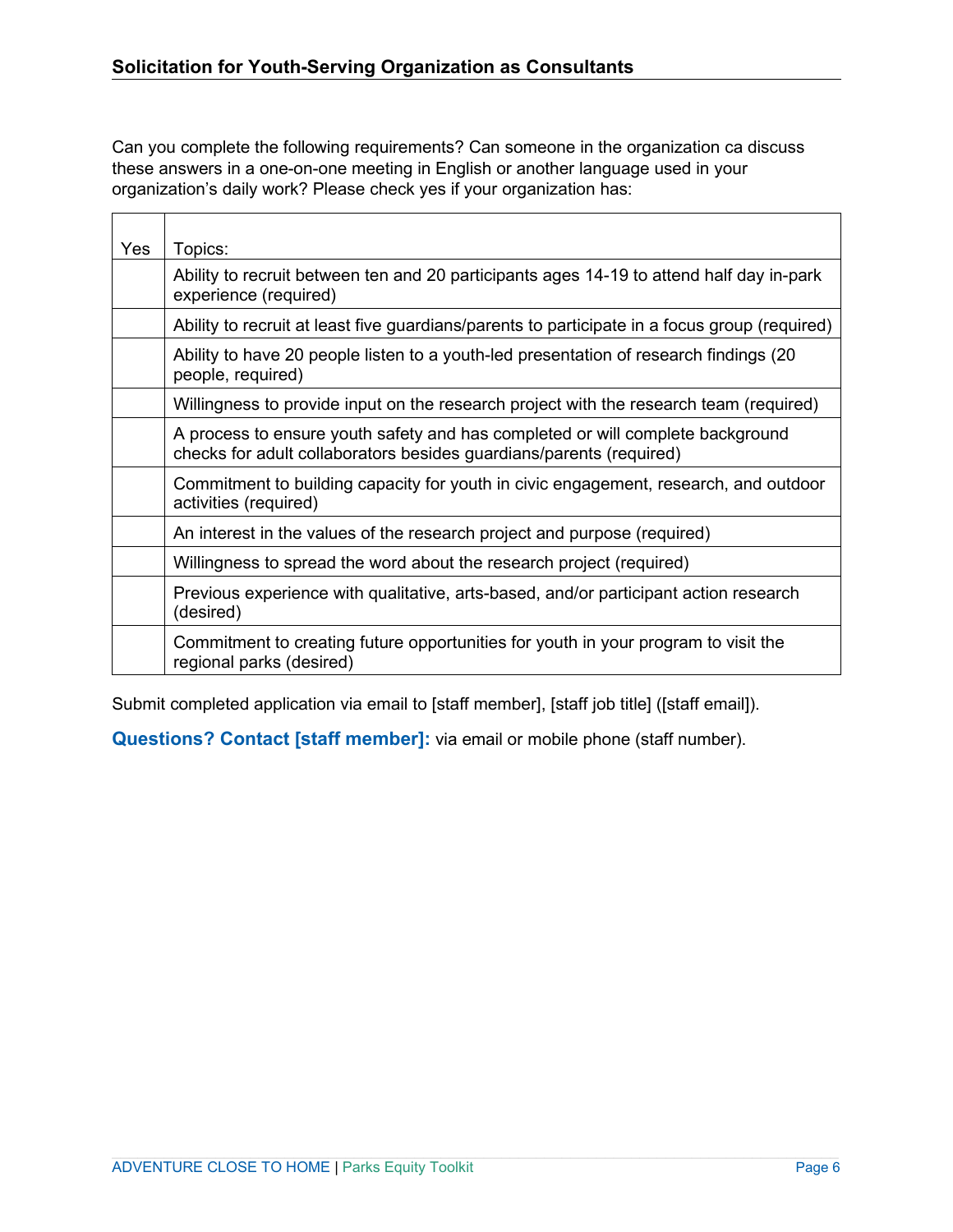## **Youth & Parks Research Partnership Scoring Guidelines for Youth Organization Partners**

## **Preparing for Meeting: Scoring Applicants**

Note to scoring committee:

First: THANK YOU for your time and support of this effort to improve youth access to the Regional Park and Trail System. (Details about meeting, location here).

Please come to the meeting with a recommended cohort of five community organizations. We need one organization for each participating regional park agency. The potential regional park agency pairing is noted in the spreadsheet. Alternate pairings are possible. The suggested pairing is based on community organization location.

## **To create the cohort:**

- 1. Score each organization according to the following criteria. Use the application, website information, and knowledge of the organization to score:
	- A. Capacity to successfully recruit youth and guardian participants and complete the project requirements. (using application, website information, knowledge of organization)
	- B. Contribution to geographic diversity of the project (can pair with an agency)
	- C. Commitment to the outcomes/values of the research project
	- D. Staff and leadership have deep ties to the community served by the organization/constituent led organization.
	- E. Contribution to the social diversity of the project as a whole (we seek to strengthen equitable usage of regional parks and trails by all our region's residents across race, ethnicity, income, national origin and ability).
- 2. Select your cohort based on top scores and creating geographic and social diversity.

3. Select alternates for each geographic park agency region based on acceptable candidates.

## **Additional Information:**

The application was written to make it easy and fast for organizations to apply. As a result, the information on the application is not extensive. I encourage you to review their website and draw on your community knowledge in scoring the applicants.

Once we have selected a cohort and they have accepted, each organization will then be paired with a park implementing agency. The implementing agencies volunteered to participate in the project based on an email request sent to research staff in all regional park agencies.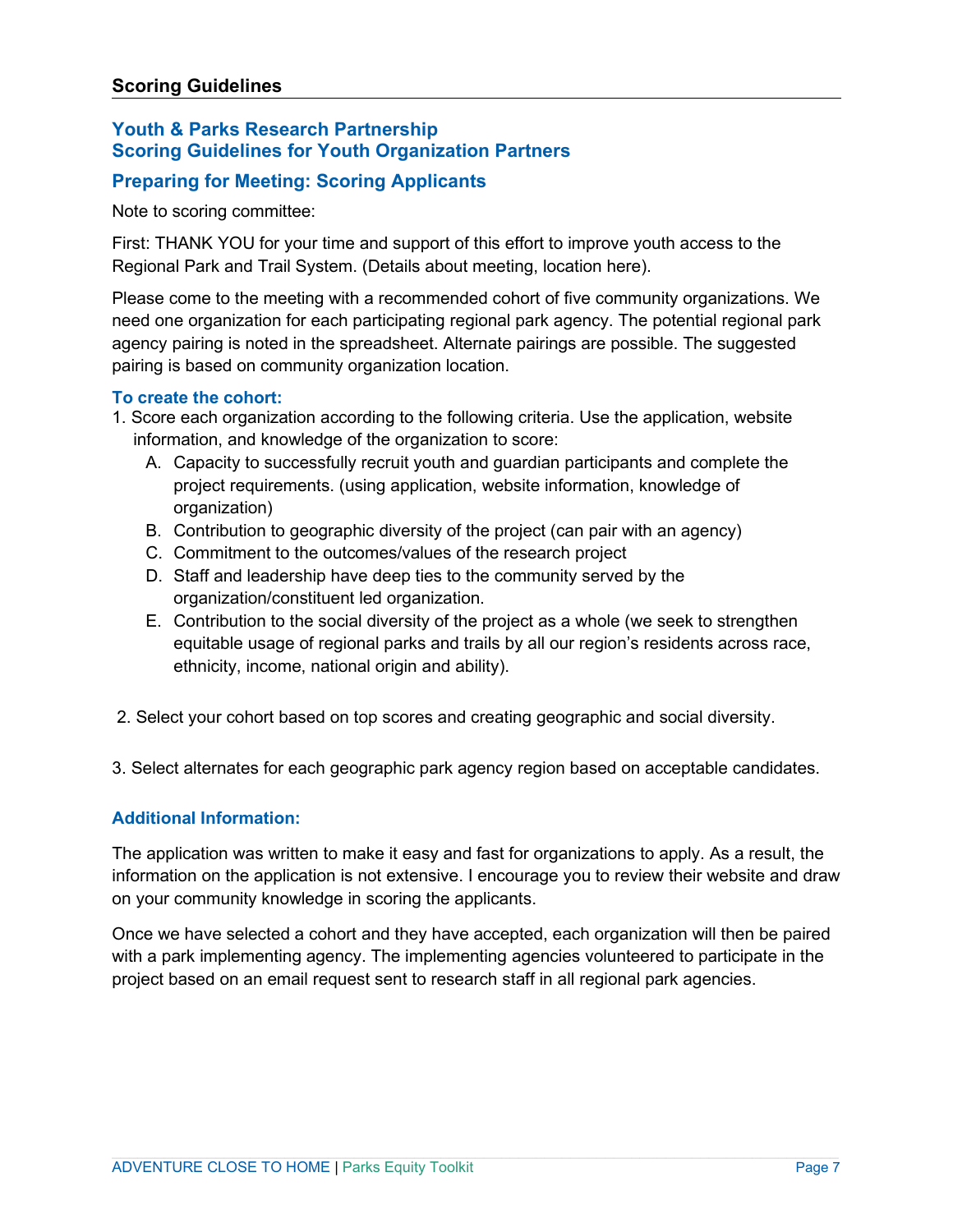# **Memorandum of Understanding**

Between Metropolitan Council (Council) and [Youth Serving Organization] (Contractor)

<span id="page-7-0"></span>This Memorandum of Understanding (MOU) sets for the terms and understanding between the Council and the Contractor to provide research of the regional park systems to develop data to assist the Council in better serving young people.

#### **Background**

While large numbers of Twin Cities residents visit the regional parks, young people and people of color are not visiting the parks in representative numbers. Why? What amenities and activities would appeal to a young audience? The intention of this project is to generate data about how youth, age 15-19, think about and enjoy nature in the Regional Parks System. [Named organization] has important expertise needed to be able to answer these questions.

#### **Purpose**

This MOU will help to develop key research data to assist Council staff in developing and planning of the regional park systems to better serve young people.

The above goals will be accomplished by undertaking the following activities.

## **Contractor Responsibilities.**

*Give input and research participation:*

- Meet with research team members twice before the in-park experience and once after the experience. Youth or parents from the Greater Twin Cities Region must be present at least one of the activities.
- Maintain confidentiality of youth and guardian/parent voices within the process as appropriate
- Organize an audience for a presentation on the research findings before April 30, 2020.

## *Provide organizational and logistical expertise:*

- Recruit between 10 and 15 youth to participate who are available for the half-day experience to be held at [location] from [time] on [date].
- Recruit at least five guardians or parents to participate in the workshop (may include more parents, up to twenty parents/guardians of youth participants).
- Collect signatures for waivers by all participants before the workshop date
- Transport participants to [location] by [time].
- Recruit audience members to hear youth-led presentation of results. This audience can include original research participants.

#### **Council Responsibilities**

• At the completion of these tasks, the organization will be paid \$4000. Each youth and parent participant will receive a \$20 gift card within one month after the event. Additionally, the Council will attend to details of:

#### *Analysis*

- Organize meetings with each community organization before the project.
- Facilitate research experience in park along with implementing agencies.
- Value youth input and mentor youth for participation in presentations if the organization so chooses. Details of this participation will be sent to groups within one week after in-park experience.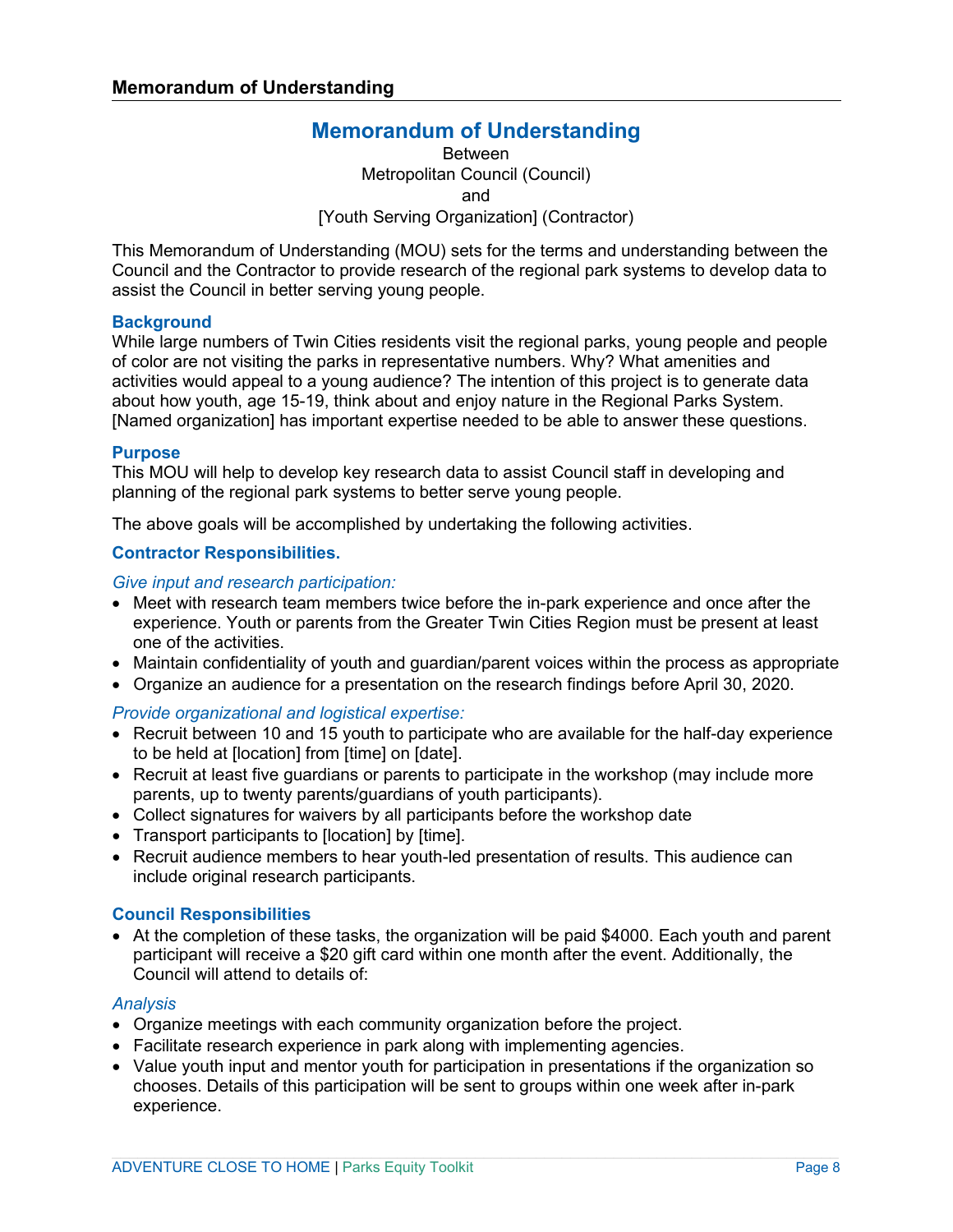## **Memorandum of Understanding**

• Make findings available to stakeholders in ways that are useful and accessible to the community organizations.

#### *Logistics*

- Produce a Certificate of Completion for each youth and guardian/parent who completes the workshop.
- Council staff and research team will meet with community organizations before and after the in-park experience.
- Arrange for food during the event.
- Provide compensation for organization and youth/guardian effort while being good stewards of taxpayer money.
- Demonstrate a process to ensure the safety of youth through background checks of all research team members and appropriate human subjects protections.
- Reimburse reasonable expenses for time, expertise, transportation, and food.
- Arrange presentations on the research findings between January and May 2020.

#### *Reporting*

Principal Parks researcher will evaluate effectiveness and adherence to the agreement. Evaluation will happen on or before May 30, 2020.

#### *Funding*

At the completion of these tasks, the Contractor will be paid \$4,000 within 30 days of receipt of invoice.

#### *Duration*

This MOU is at-will and may be modified by mutual consent of authorized officials from

\_\_\_\_\_\_\_\_\_\_\_\_\_\_\_\_\_\_\_\_\_\_\_\_\_\_\_\_\_\_\_\_\_\_\_\_\_. This MOU shall become effective upon signature by the authorized officials from the **EXAC ENGLISHER 10** and will remain in effect until modified or terminated by any one of the partners by mutual consent. In the absence of mutual agreement by the authorized officials from

this MOU shall end on September 30, 2020.

## **Contact Information**

Council: [Staff name and title] Address: [Address of staff office] Telephone: Fax: E-mail:

Contractor Name: [Youth Serving Organization] Partner Representative: [Name] Position: [Position} Address: Telephone: Fax: E-mail:

Date:

(Partner signature) (Partner name, organization, position) Date:

(Partner signature) (Partner name, organization, position)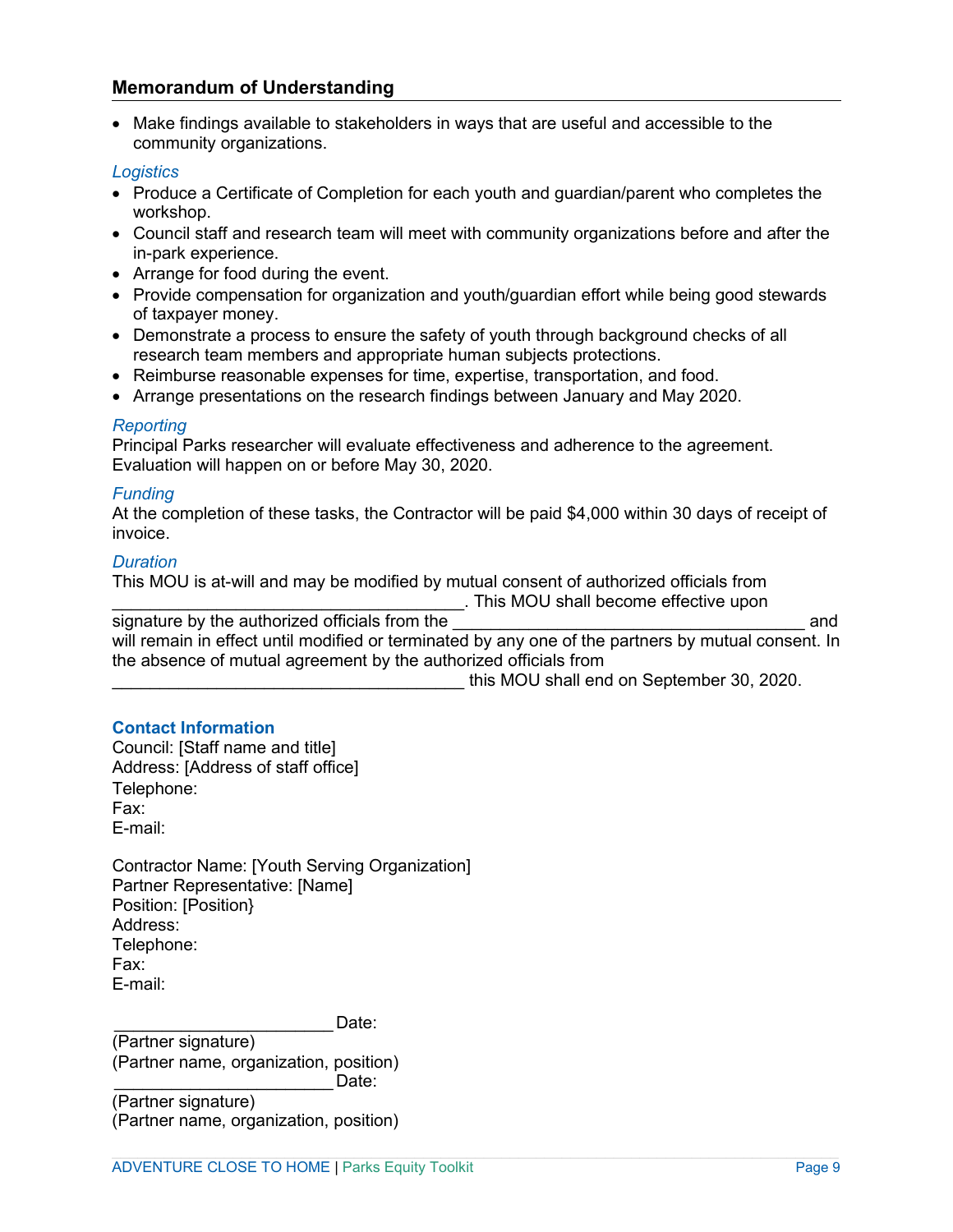# <span id="page-9-0"></span>**Youth & Parks: Scheduling the YSO Collaboration**

We look forward to working with you! This is an exciting project with great potential and a tight timeline. Please help us schedule by providing the following dates:

- Possible dates for in-park experience
- 2-3 proposed dates and suggested locations for a "get to know you" conversation.

## **Possible dates for in-park experience. Please respond with possible dates as soon as you can.:**

October 27th

November 1<sup>st</sup> or 2<sup>nd</sup>

Monday, October 28th

An after-school time is also possible

## **Who is invited to the get-to-know-you conversation?**

Designated project contact at [Organization] (required)

Youth and other interested staff at [Organization] (highly desired)

Other stakeholders identified by [Organization] (you decide)

Met Council Staff research team (Up to three people)

## **Sample email before the meeting:**

Dear [Colleagues at YSO],

This meeting will be a get to know you conversation to learn more about what [your organization's] youth and staff prioritize in the relationship between youth and the outdoors. Our conversation can include:

- What activities do youth like to do?
- What would a fun half day look like?
- What is the best way to create a conversation about youth and parks that could be recorded and shared as data for the study?
- What are the goals of the project for all participant organizations and entities?
- What would you like to know about us?
- Planning next steps

**Thank you, [Staff contact]**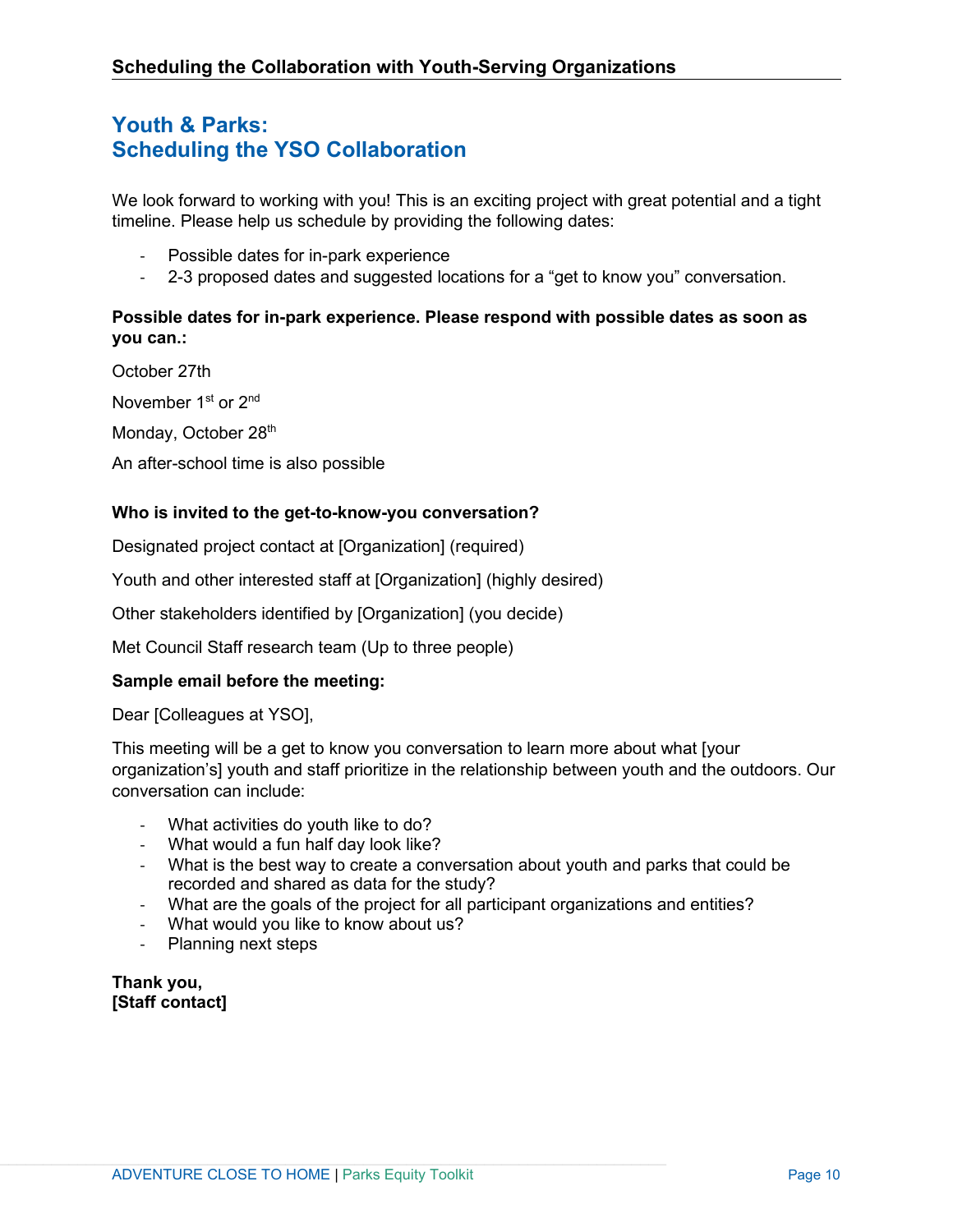# **Youth & Parks Activity**

<span id="page-10-0"></span>Youth Serving Organization:

Park Agency:

Location:

- 10:00 am: Arrival at park. Gather, review schedule for the day
- 10:15 am: Environmental Science badge work with Naturalist
- 12:00 noon: Lunch at pavilion
- 1:00 pm: Sports time
- 2:00 pm: Group 1 Field research challenge/park audit

Group 2 – Snack, small group focus group

3:00 pm: Group 1 – Snack, small group focus group

> Group 2 – Field research challenge/park audit

4:00 pm: End of activities, depart for home

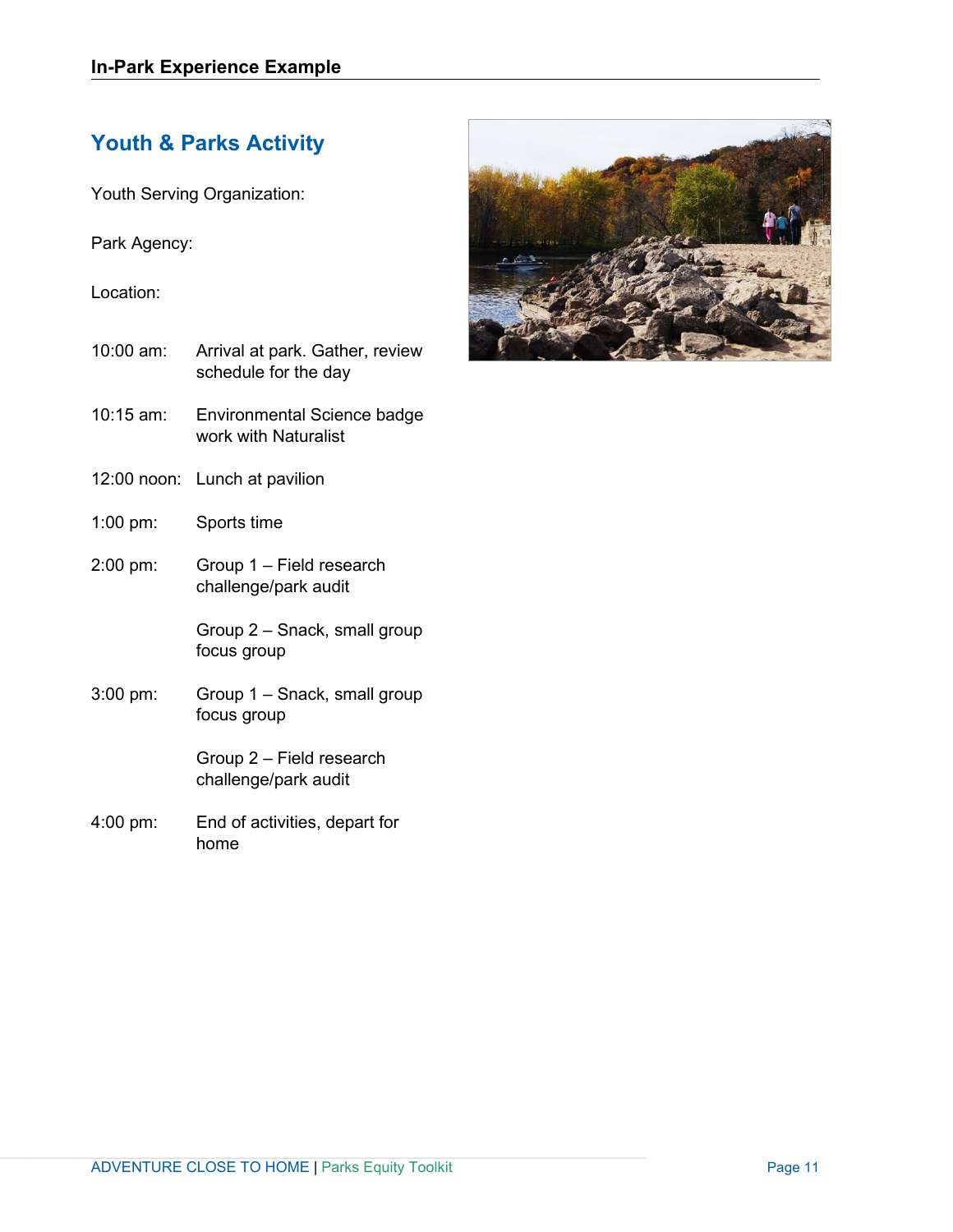## **Youth & Parks Research Partnership Schedule for Afternoon Field Research and Park Fun**

*Sample Schedule (half day experience)*

# **YOUTH & PARKS ACTIVITY**

**Date**:

**Youth Serving Organization**:

**Park Agency**:

**Location**:

| $1:00 \text{ pm}$ | Arrive at Park, Icebreaker activity                                                                               |
|-------------------|-------------------------------------------------------------------------------------------------------------------|
| $1:30 \text{ pm}$ | Camera basics: How to take photos of nature and people in nature                                                  |
| $2:00 \text{ pm}$ | Photo contest around the park/Parent conversation indoors                                                         |
| $3:00 \text{ pm}$ | Food: Pizza, wings, fruit. Photo contest prizes and small group activity to<br>talk about photos, park experience |
| $4:00 \text{ pm}$ | Bonfire and story circle                                                                                          |
| $5:00 \text{ pm}$ | Activity ends                                                                                                     |

Please make sure to dress for the weather. Some activities will be held outside.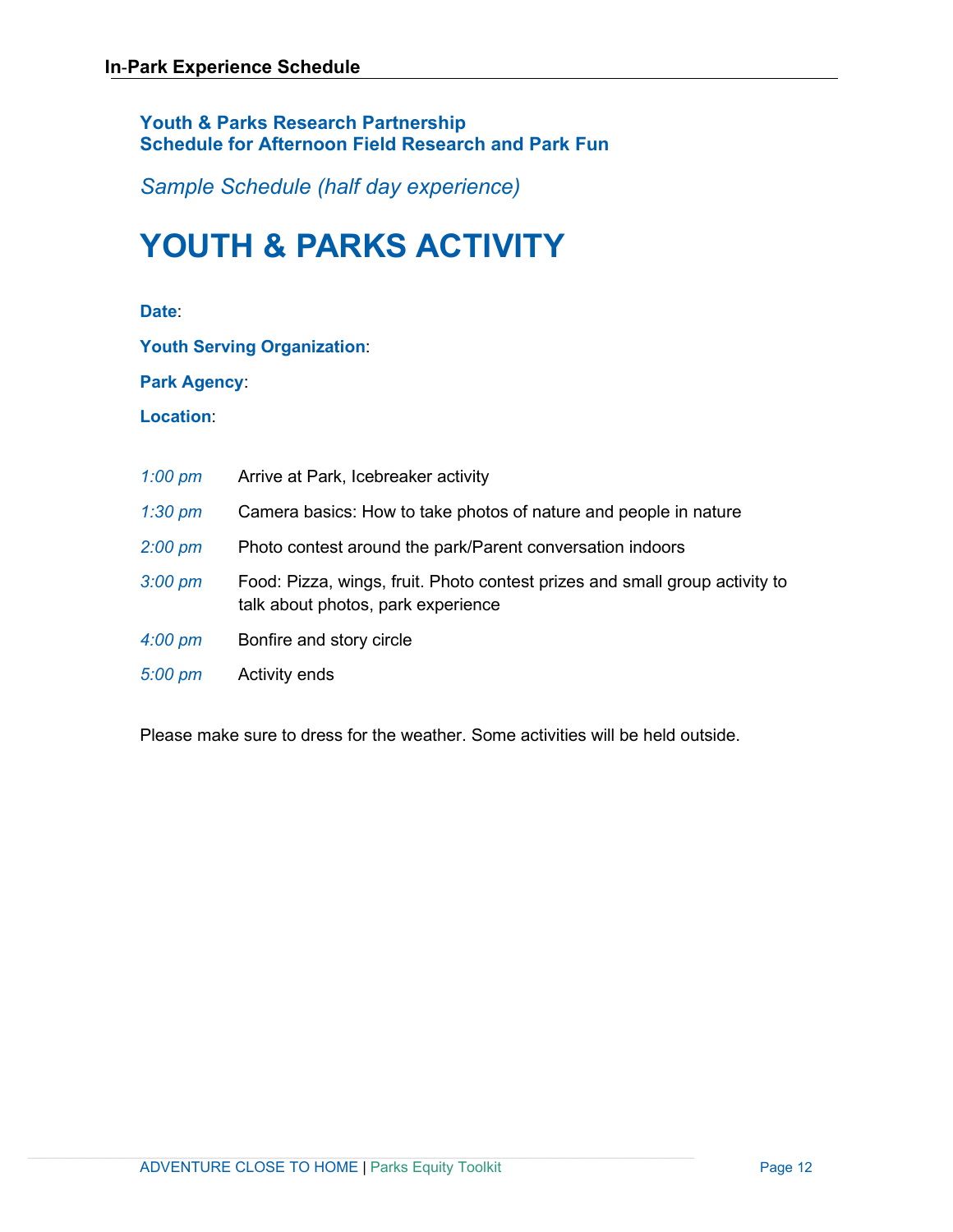# <span id="page-12-0"></span>**Informed Consent for Youth & Parks Research Project [Date, time, and location of experience]**

# **Youth & Parks Half Day Research Activity CONSENT TO PARTICIPATE IN PARK ACTIVITY**

## **Name of youth or adult participant:**

**\_\_\_\_\_\_\_\_\_\_\_\_\_\_\_\_\_\_\_\_\_\_\_\_\_\_\_\_**

You are invited to take part in a youth & parks experience involving research and learning about the Regional Park System. This event involves fun, research, conversation, and learning around a topic. This form tells you the purpose of the event, what will happen during the day, and possible risks and benefits to you. If you have questions, please ask. Then you can decide if you want to join this event or not. If you are under 18, your parent also needs to sign and give permission.

## **A1. INTRODUCTION – WHY ARE WE INVITING YOU TO PARTICIPATE?**

You are invited to participate in this activity because you are a young person age 14-19 or a parent/guardian of a youth. We would like to see more youth like you visit the Regional Parks.

A total of 10-20 people are expected to participate in this experience.

## **A2. DO I HAVE TO TAKE PART IN THIS PARK ACTIVITY?**

You decide whether to take part in this activity. You are free to say yes or no. Even if you join this experience, you do not have to stay in it. You may stop participating anytime.

## **A3. WHY ARE YOU ORGANIZING THIS RESEARCH ACTIVITY?**

The purpose of this research activity is to bring youth and guardians/parents together to find out how the Regional Park System can improve youth access to parks. We will guide you through a field research experience, fun activities, and a conversation with food to talk about the parks and youth.

## **B1. WHAT WILL HAPPEN IF I TAKE PART IN THE RESEARCH ACTIVITY?**

You will visit Battle Creek Park Reserve. You will be invited to participate in a parks scavenger hunt, a photo contest, a storytelling session, a casual dinner, and other activities that will be facilitated by professional staff. There will be some time to give advice to the research team. Parents will talk to a facilitator in a focus group to discuss how they would like their youth to enjoy the outdoors. If you choose not to answer a particular question, then say "pass" and the activity will move to the next person. We also request that you give permission to use the pictures you take and the pictures our staff takes in the research.

## **B2. HOW LONG WILL THIS TAKE?**

About 5 hours from start to finish, including transportation.

## **B3. CAN I STOP BEING IN THE PARK ACTIVITY?**

You may stop participating at any time. However, you will need to wait until the entire group is done to ride home with your group.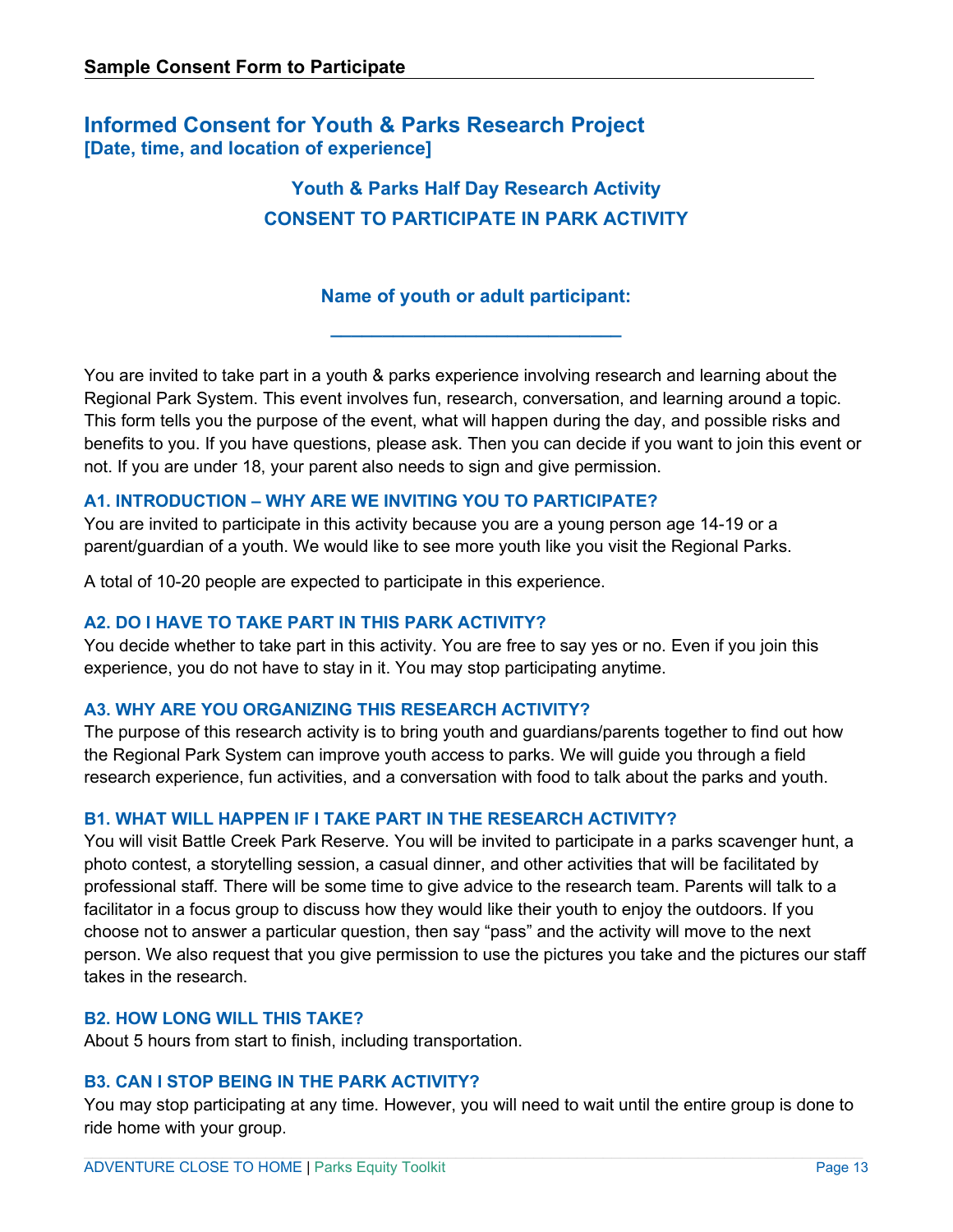## **C1. WHAT RISKS OR PROBLEMS CAN I EXPECT FROM THE IN-PARK ACTIVITY?**  Activities:

 $\Box$  You may feel that some of the activities are irrelevant. If you do not wish to participate, you may skip it and say "pass."

 $\Box$  You may come into contact with outdoor conditions (cold, wind) that are uncomfortable or have risk, such as a bonfire. You understand that The Metropolitan Council and Ramsey County are not responsible for risks associated with being in the outdoors.

 $\Box$  We will record some group conversations, not names of the participants. Recordings help us by ensuring that our notes taken during the activities are indeed accurate. We will destroy the recordings shortly after transcribing them.

□ You can choose whether or not you want your name used in the research. We will only use your name if you want it used. If you wish, we can maintain confidentiality of your name. However, other members of your group may talk about what is said. We cannot guarantee confidentiality. However, we do guarantee that we will credit you in all reports if you consent to your name being used.

## **C2. ARE THERE ANY BENEFITS TO TAKING PART IN THE ACTIVITY?**

This activity will allow you to give direct input to the Regional Park System. We hope the information from this activity will help the Regional Park System better serve all youth.

## **D1. ARE THERE ANY COSTS TO BEING IN THE ACTIVITY?**

There are no costs to you for any of the activities or food that will be made available to you.

## **D2. WILL I BE PAID FOR BEING IN THE ACTIVITY?**

The Council will provide each participant with a \$20 gift card to be delivered to the organization no later than November 10, 2019. Participant must complete all activities to receive the gift card.

## **D3. WHO CAN ANSWER MY QUESTIONS ABOUT THIS ACTIVITY?**

If you have more questions about this activity at any time, you can call [organization contact] at [contact phone] or [Council staff] at [staff phone number]. If you sign this form, we plan to keep your information (sign in sheet) for two years.

## **PLEASE CHOOSE:**

I do want my name credited in the research report.

I do not want my name credited in the research report. I prefer to have my participation be confidential.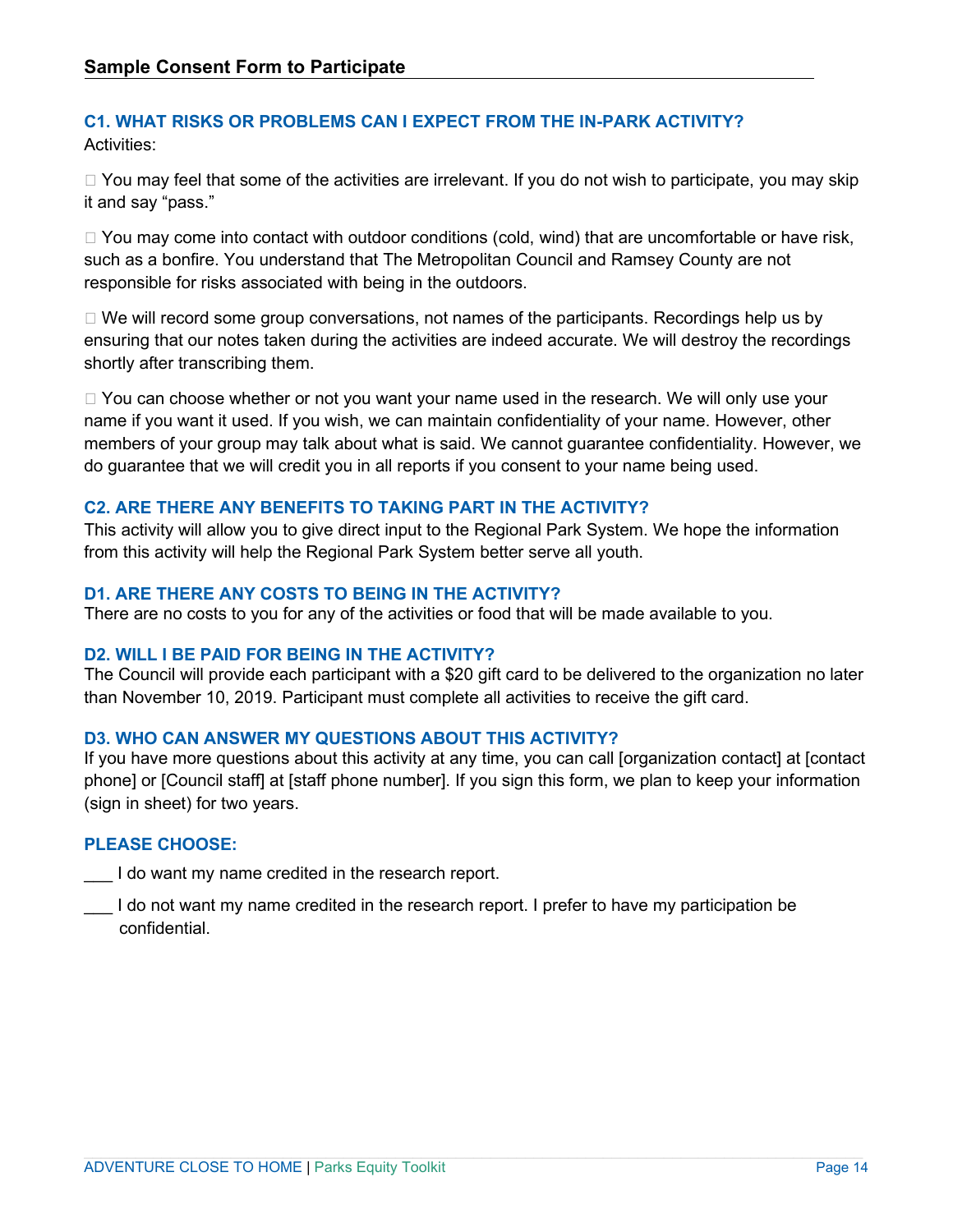## **CONSENT TO PARTICIPATE IN THE RESEARCH ACTIVITY**

By signing my name below, I confirm the following:

- I have read (or had read to me) this entire consent document. All of my questions have been answered to my satisfaction.
- The research activity's purpose, procedures, risks and possible benefits have been explained to me.
- I voluntarily agree to participate in this research activity.
- I have been told that I can stop at any time.

**IMPORTANT**: You will receive a signed and dated copy of this consent form. Please keep it where you can find it easily. It will help you remember what we discussed today.

| Participant's Name(please print)                              | <b>Participant's Signature</b>                      | <b>Date</b> |
|---------------------------------------------------------------|-----------------------------------------------------|-------------|
|                                                               |                                                     |             |
| Name of Parent/Guardian (if applicable) please print          | <b>Signature of Parent/Guardian</b>                 | <b>Date</b> |
|                                                               |                                                     |             |
| * Name of person discussing/obtaining consent<br>please print | Signature of person discussing/obtaining<br>consent | <b>Date</b> |
| * Facilitator                                                 |                                                     |             |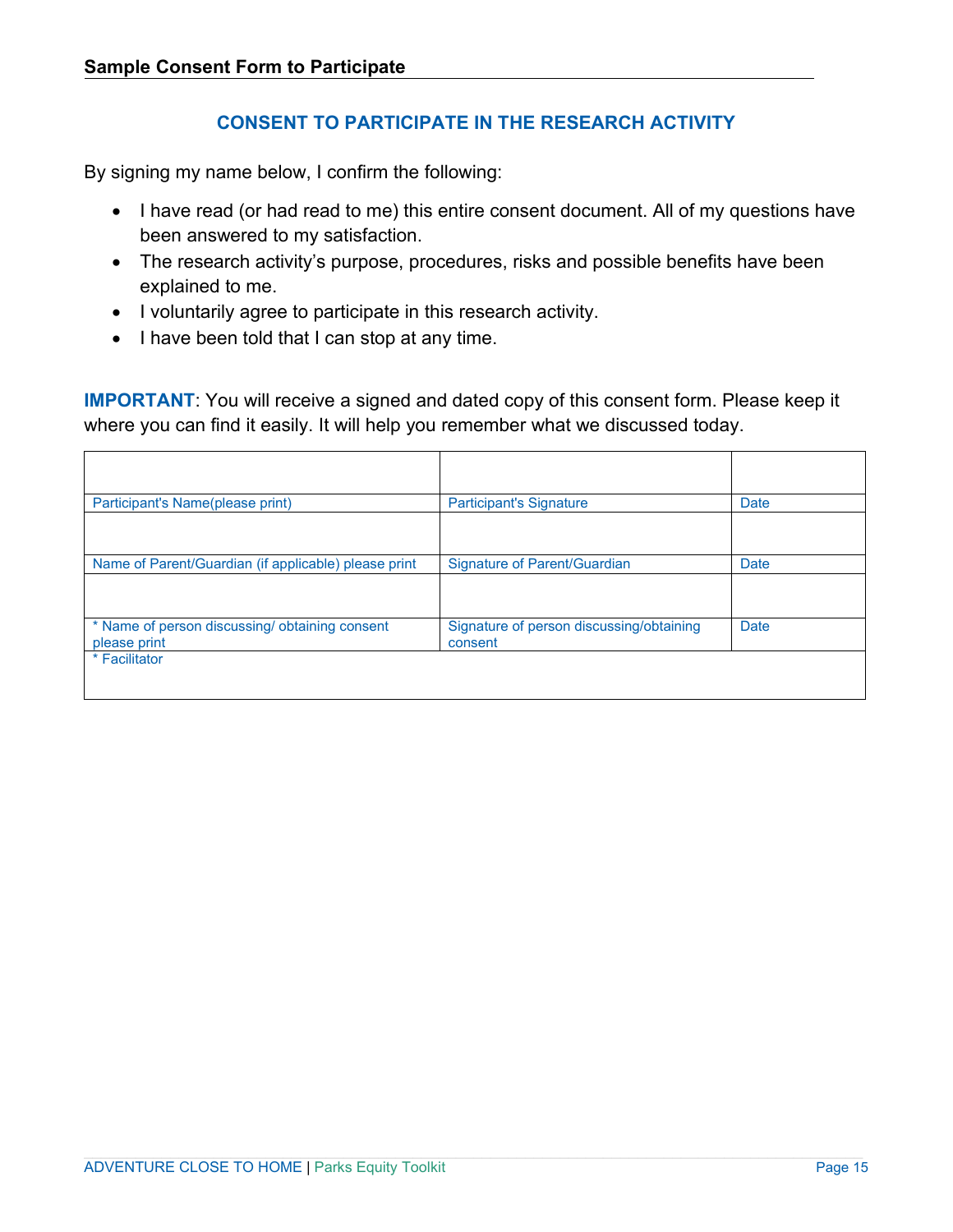## **CONSENT TO USE OF PHOTOS AND VIDEO**

By signing my name below, I confirm the following:

- I voluntarily agree to participate in the photo competition for field research, and that the photos I take will become part of the research project to help understand how youth see the parks.
- I understand that my photo or video of me might be taken at the activity. I voluntarily agree that these may be used for publicity purposes on the Metropolitan Council website, in brochures and flyers and news releases, and in presentations about the research in the future. I understand that I will receive no compensation for such uses.
- I understand that I retain the right to have any photographs discontinued from use in any or all of the above venues upon request, and if, at any time, I wish my photograph(s) to be discontinued from any of the above, it is my responsibility to contact Parks Research Darcie Vandegrift to make this request.

**IMPORTANT:** You will receive a signed and dated copy of this consent form. Please keep it where you can find it easily. It will help you remember what we discussed today.

| Participant's Name(please print)                              | <b>Participant's Signature</b>                      | Date        |
|---------------------------------------------------------------|-----------------------------------------------------|-------------|
|                                                               |                                                     |             |
| Name of Parent/Guardian (if applicable) please print          | <b>Signature of Parent/Guardian</b>                 | <b>Date</b> |
|                                                               |                                                     |             |
| * Name of person discussing/obtaining consent<br>please print | Signature of person discussing/obtaining<br>consent | Date        |
| * Facilitator                                                 |                                                     |             |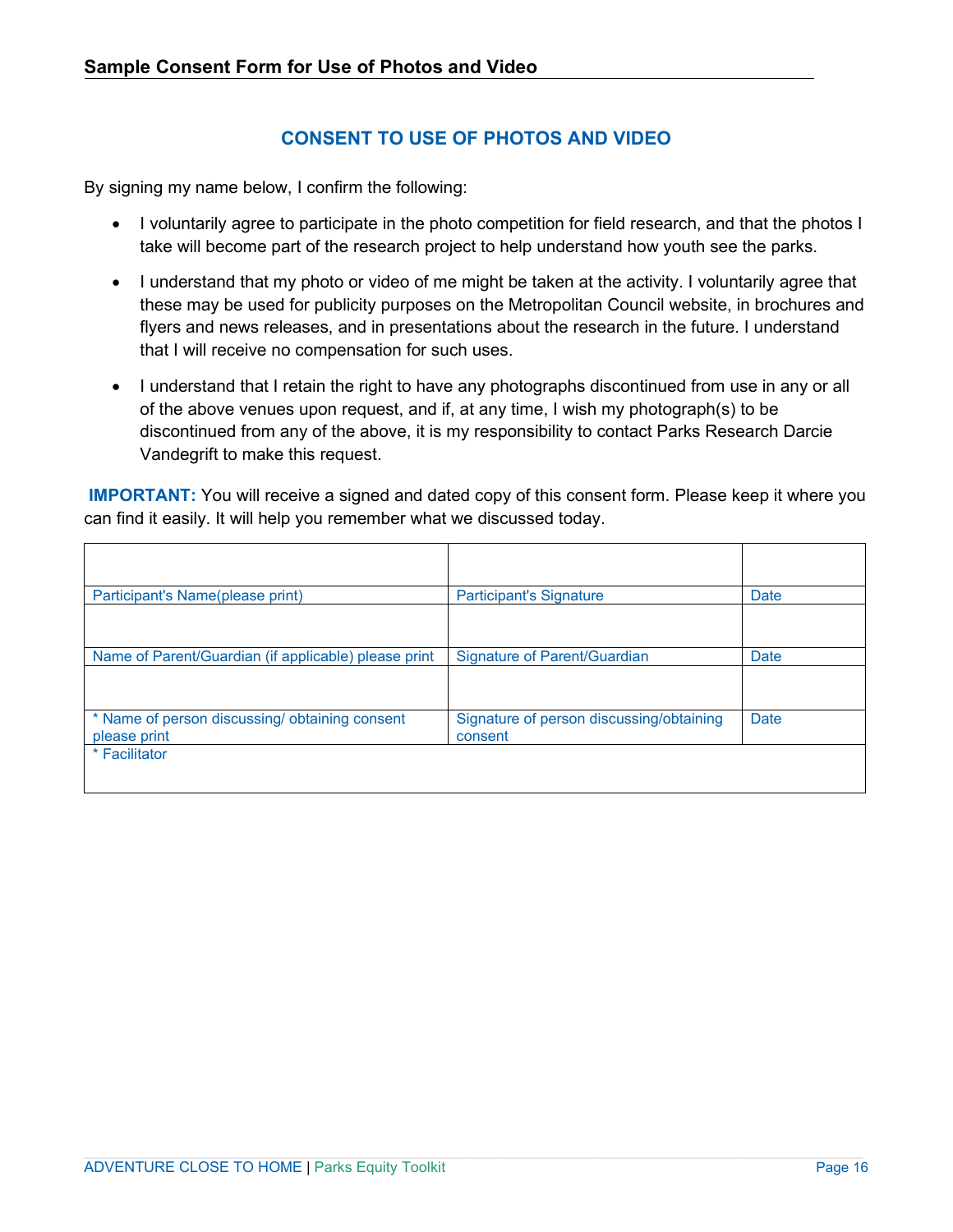# **Field Research Challenge**

| <b>Total Time Needed: 90 Minutes</b> |                                                                                                                                       |
|--------------------------------------|---------------------------------------------------------------------------------------------------------------------------------------|
|                                      | <b>Equipment Needed:</b> For each group – park map, clipboard, printed question handout, pens,<br>phone or other photo-taking device. |
| <b>Total Staff Needed:</b>           | One staff member per group, plus one home base facilitator.                                                                           |

For the youth & parks research, youth were divided into four or five groups depending on size.

# <span id="page-16-0"></span>**Part 1: Field research challenge, 20 minutes**

Divide youth into 4 groups.

Each group will need to have a person in each of the following roles:

- $\checkmark$  Recorder: Write down the field observations using handout, pens, and clipboard
- $\checkmark$  Photographer: Take and post the pictures to the designated place online
- $\checkmark$  Timekeeper: Make sure the group completes the work in the 20-minute timeframe
- $\checkmark$  Discussion leader: Leads group discussion for the second portion of the event

Assign each group a specific area/habitat.

Each group has a total of 7 questions/tasks to do at the area/habitat

Answers collected through written answers, photos & drawings.

A staff member takes notes during the challenge.

After completing their field research groups will return to the designated area and turn in their observations to receive their prize/reward for completion. Return to designated area.

- $\checkmark$  Turn in field observations.
- $\checkmark$  Receive reward for completion.
- $\checkmark$  Transition to group discussion area.

# **Part 2: Group discussion**

This portion takes about 35 minutes. Youth can eat dinner during this time. For the discussions, each habitat discussion leader will have a set of prepared questions to ask their fellow participants. Groups can be made by regrouping the youth so they sit and talk with youth who visited another park area to encourage sharing about the different experiences each environment provided. Each of the four discussion groups will a research team observer for note taking and to help facilitate the conversation, if necessary.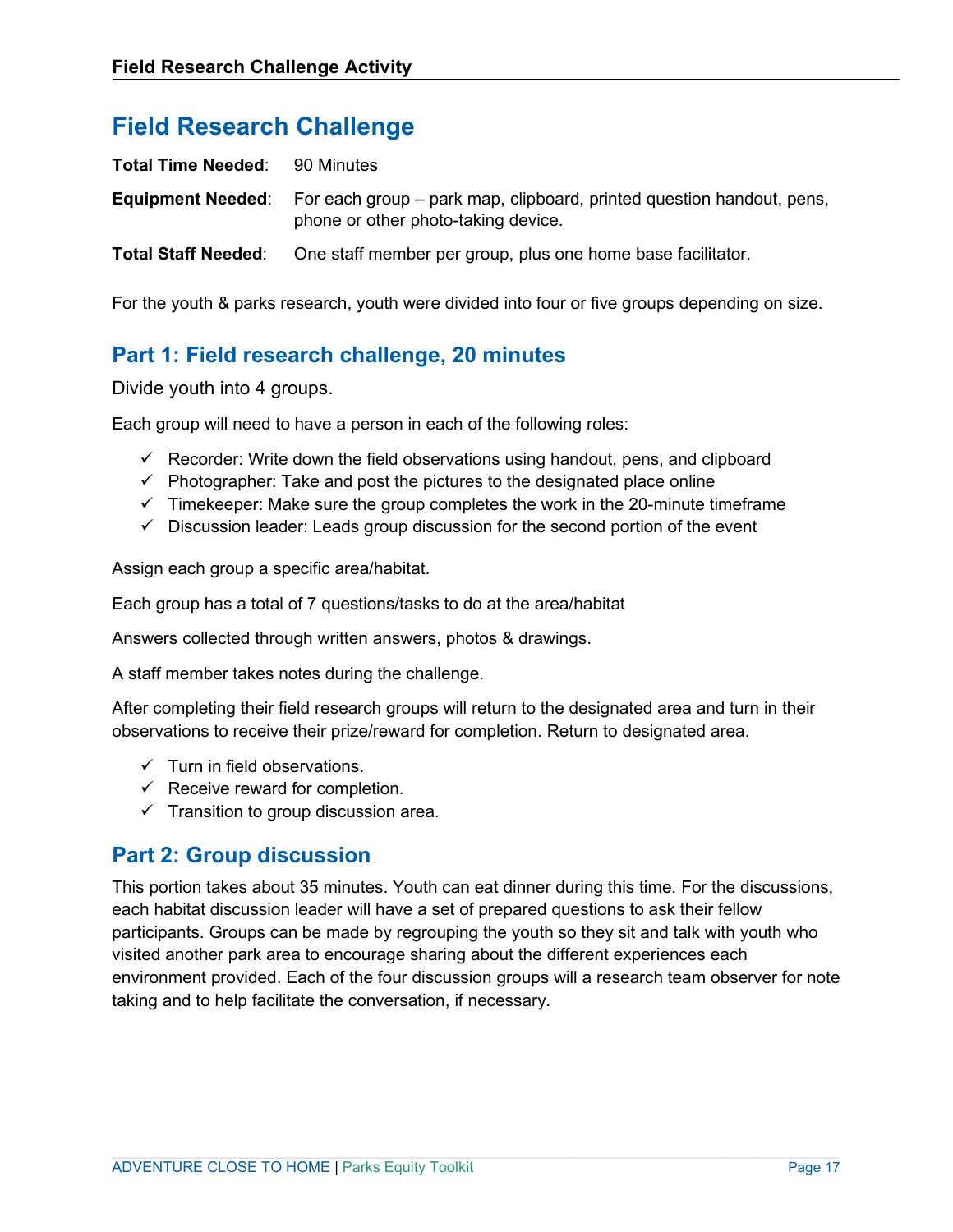# **In the field, please Identify the following:**

1. Wildlife item - find animal evidence (feathers, scat, tracks, nest). Take a picture and describe it here:

- 2. Imagine 3 great things to do in the space. Take pictures of exactly where and list why here:
	- a.

b.

- c.
- 3. What do you like about the space?

4. What would you change about this space?

5. Draw a wildlife blind for this habitat on the paper provided. Please list the materials you would like to build your blind out of and take a picture of the location you would place your wildlife observation blind.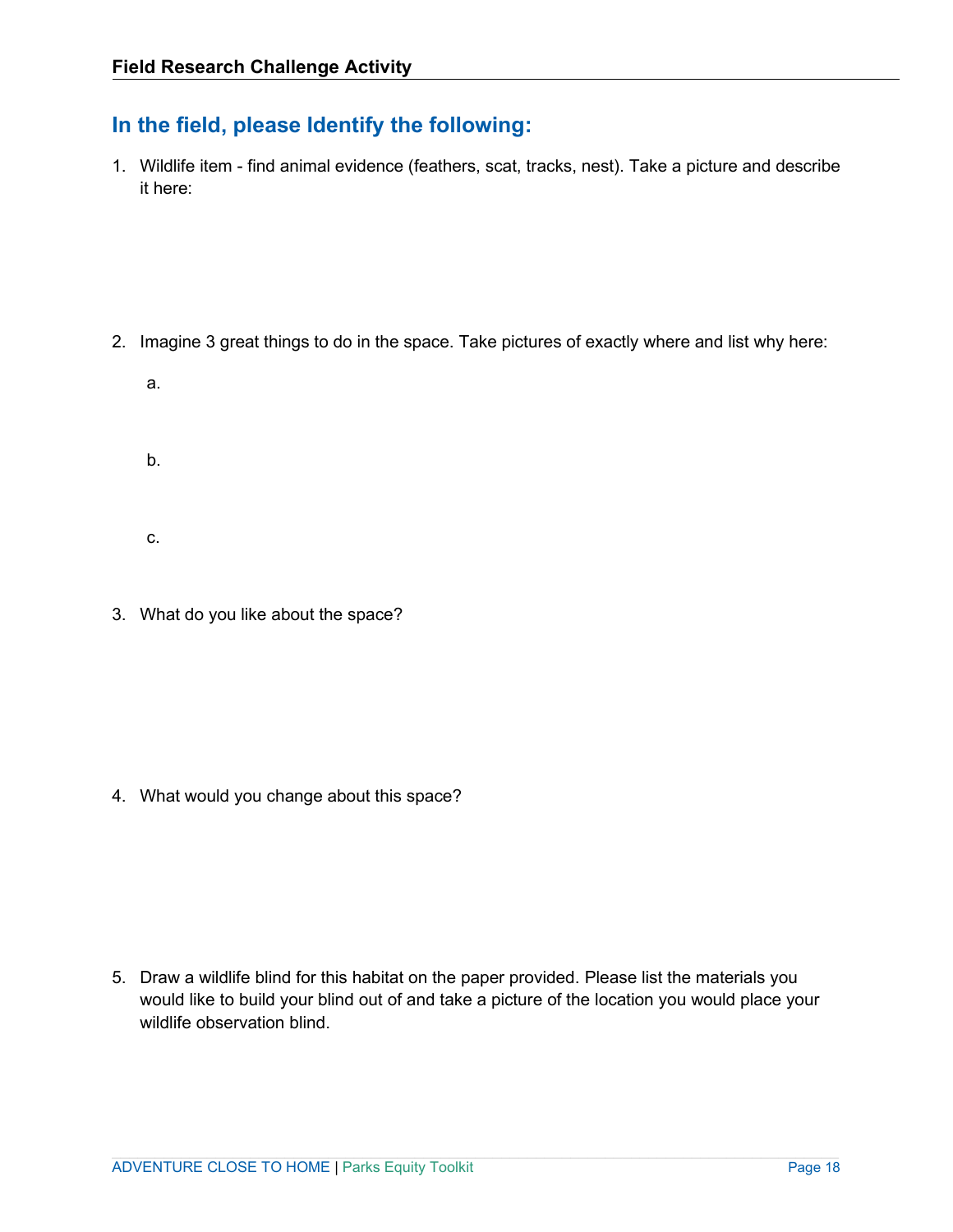6. Best selfie spot? Everyone take a selfie. Why did you choose the spot you did?

7. Best group pic spot? Take a group picture. Why did you choose the spot you did?

# **Group Discussion Questions**

1. What parks have you been to in the past?

2. How do you usually get to the parks?

3. Why do you go to the parks & what do you do there?

4. What is your favorite activity to do in the parks?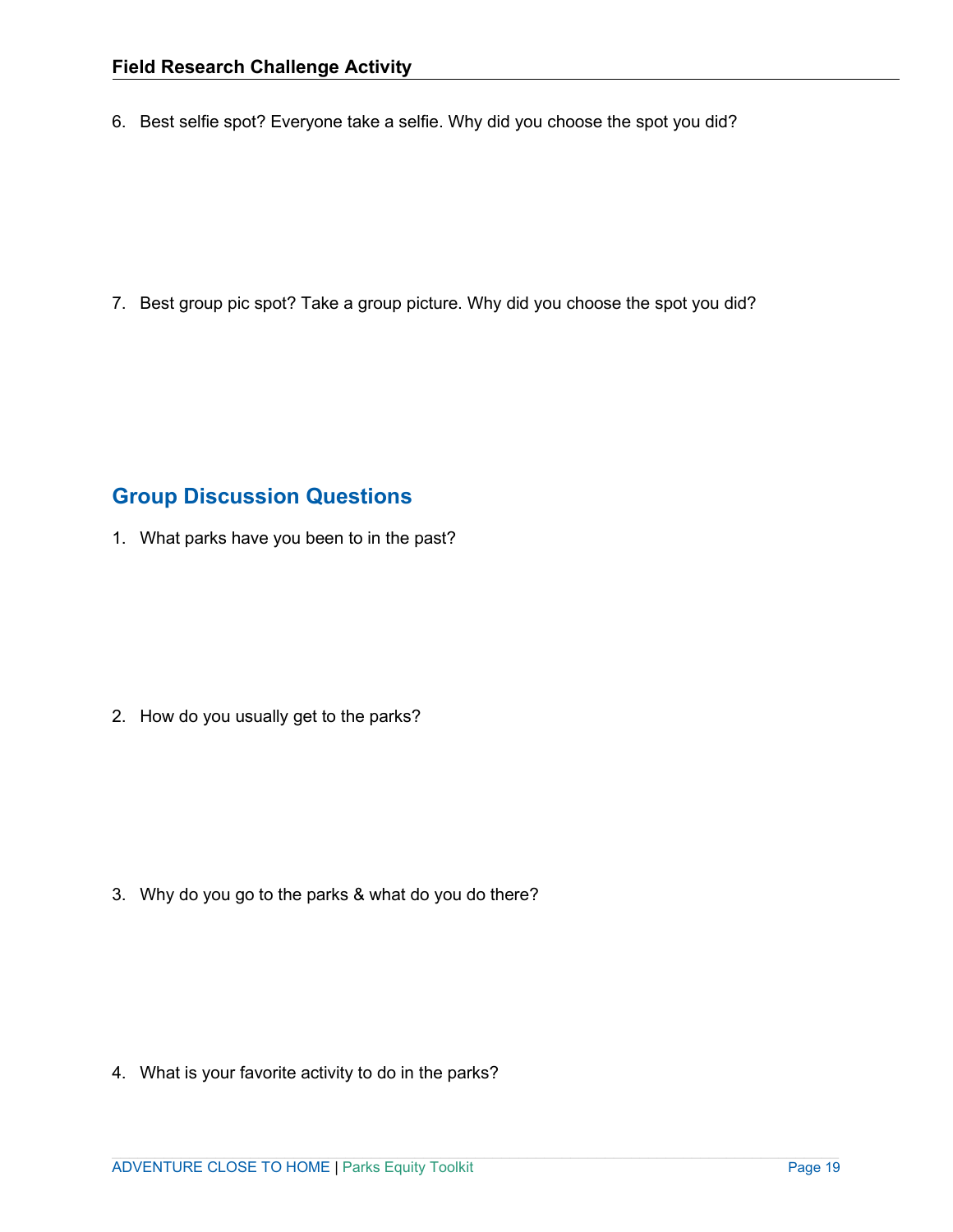5. What would you like to be able to do in the parks that you can't right now?

6. How do you learn about the parks? (New parks or current features/amenities, etc.)

7. What kind of programming would you like to see in the parks?

8. What makes a good park?

9. What makes a bad or not fun park?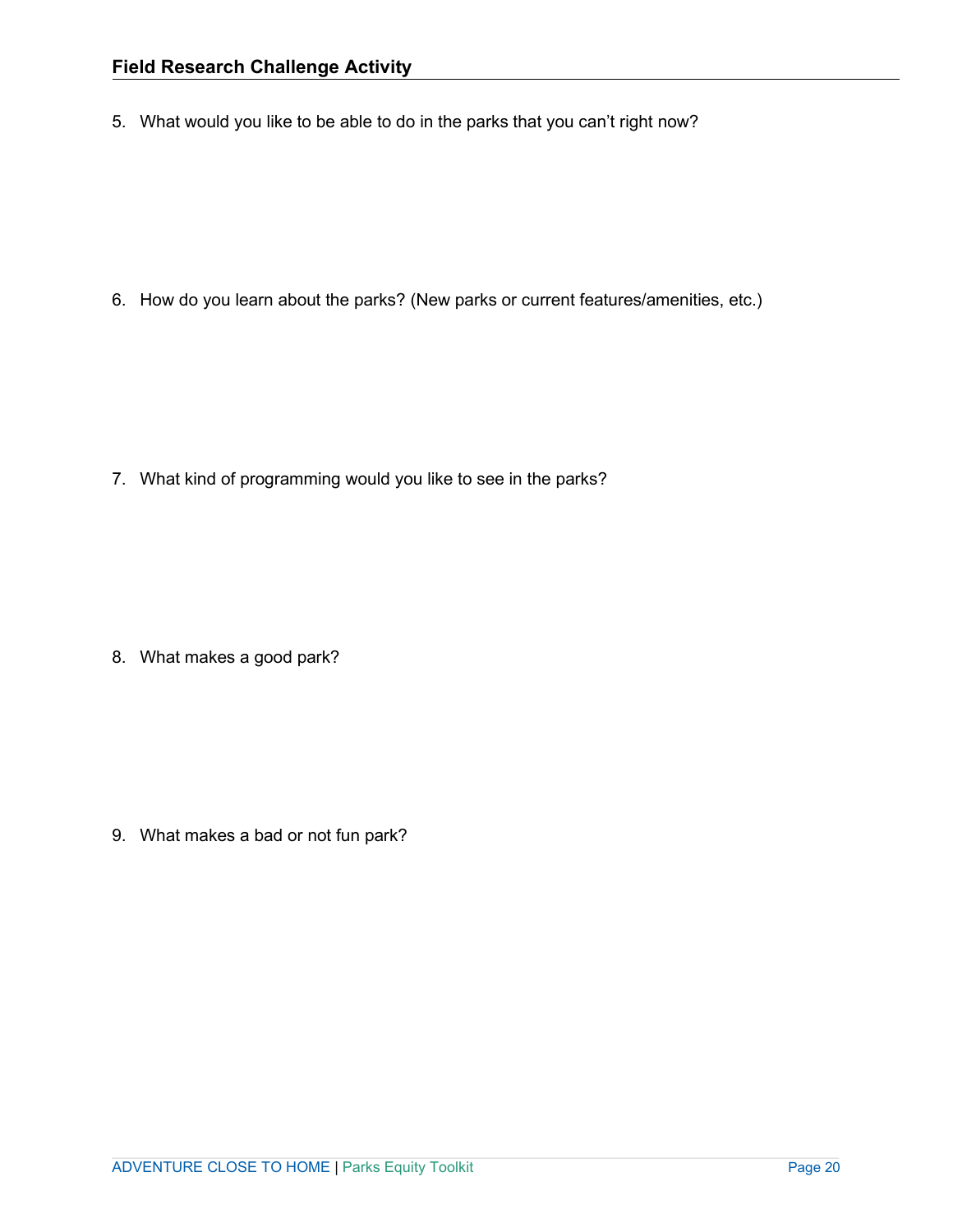# <span id="page-20-0"></span>**Parent Focus Group Guide**

**Total Time Needed: 1.5 Hours (1 hour for event & 30 minutes for prep/takedown) Equipment Needed: Chairs/seating, questions Total Staff Needed: At least 1 facilitator (recommend 2)**

## **Introduction**

We are going to talk about your family and the regional parks today.

[*Talk about the regional park where we are at, as well as some located closer to the organization's neighborhood.*]

I want to know what we can do to make the parks a place that youth like to go. We will use the comments and suggestions you give us to improve our regional parks system for youth and their families. If you have any questions or don't understand something I say, you can raise your hand and stop me at any time to ask.

Feel free to stop me at any point to ask any questions. I will be recording our conversation so I can remember everything you say. We will write a report, but your names won't be used.

Do you have any questions now?

## **Opening questions**

[*Purpose is for participants to get acquainted and feel connected.*]

- a) Tell us your first name, what your zip code is, and your favorite outdoor activity
- b) Tell us the ages of your children
- c) Why is it important for teens to spend time in the outdoors?
- d) What do you notice are the benefits when your teen spends time in the outdoors?

## **Outdoor Activity questions:**

[*See maps; provide overview of system*.]

- a) What do you and your teen do now?
- b) Have you visited any Regional Parks or Trails?
- c) Does your teen spend time outside in nature?
- d) Who organizes for this time to happen (teen, family, organization, school)?
- e) How often does your teen get outdoors into nature?
- f) Does your family ever spend time in the outdoors together?
- g) What do you like to do?

[Follow up with: When? How often? Where do you like to go? How do you figure out where to go for time in the outdoors?]

How do you find out about things to do out of the house for fun? How do you find out about good opportunities for your teen?

[Probe: Family, school, organization, media (who?), social media (which)?]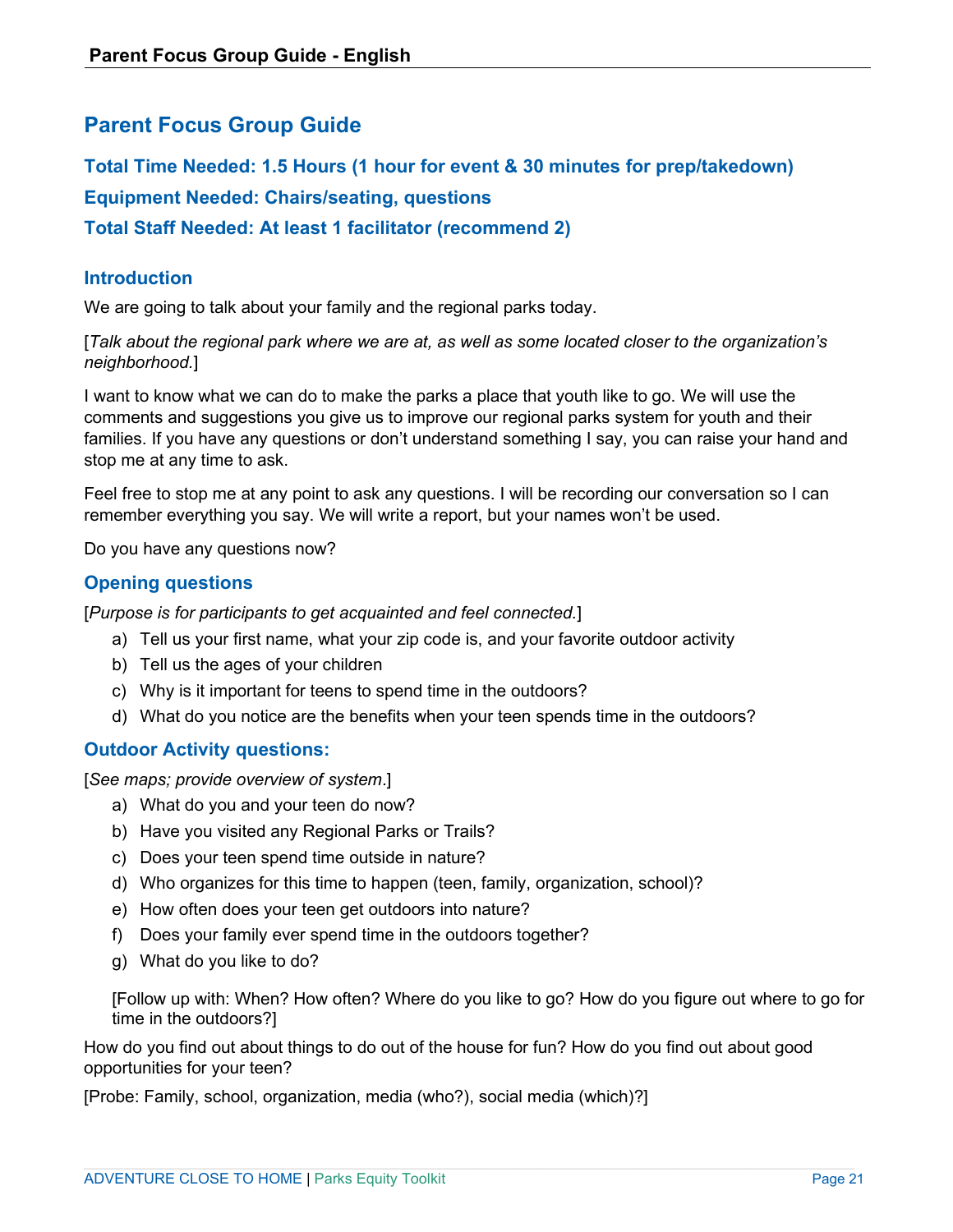## **Barrier Questions:**

- Are there any worries you have about your teen getting out in the outdoors?
- What do you worry about?
- Has your family or teen had any negative experiences in the parks or the outdoors?
- What could park agencies and cities do to help your family spend more time enjoying the outdoors?

[Probe: what are the barriers and how can we get rid of them?]

What would you like your teen to try?

- What are some things that you would like your teen to be able learn to do in the outdoors in the summer?
- How about in the winter?
- What are the best times in your teen's family to schedule classes, activities or social events?

## **Closing Questions:**

- What suggestions do you have to promote regional parks to families from your community?
- You have been very helpful. If you wish, we could follow up with you by sending a brief summary of our conversation today. Would you like to receive a written summary or have our team come back to talk about what we learned from all the youth and parents we talked to?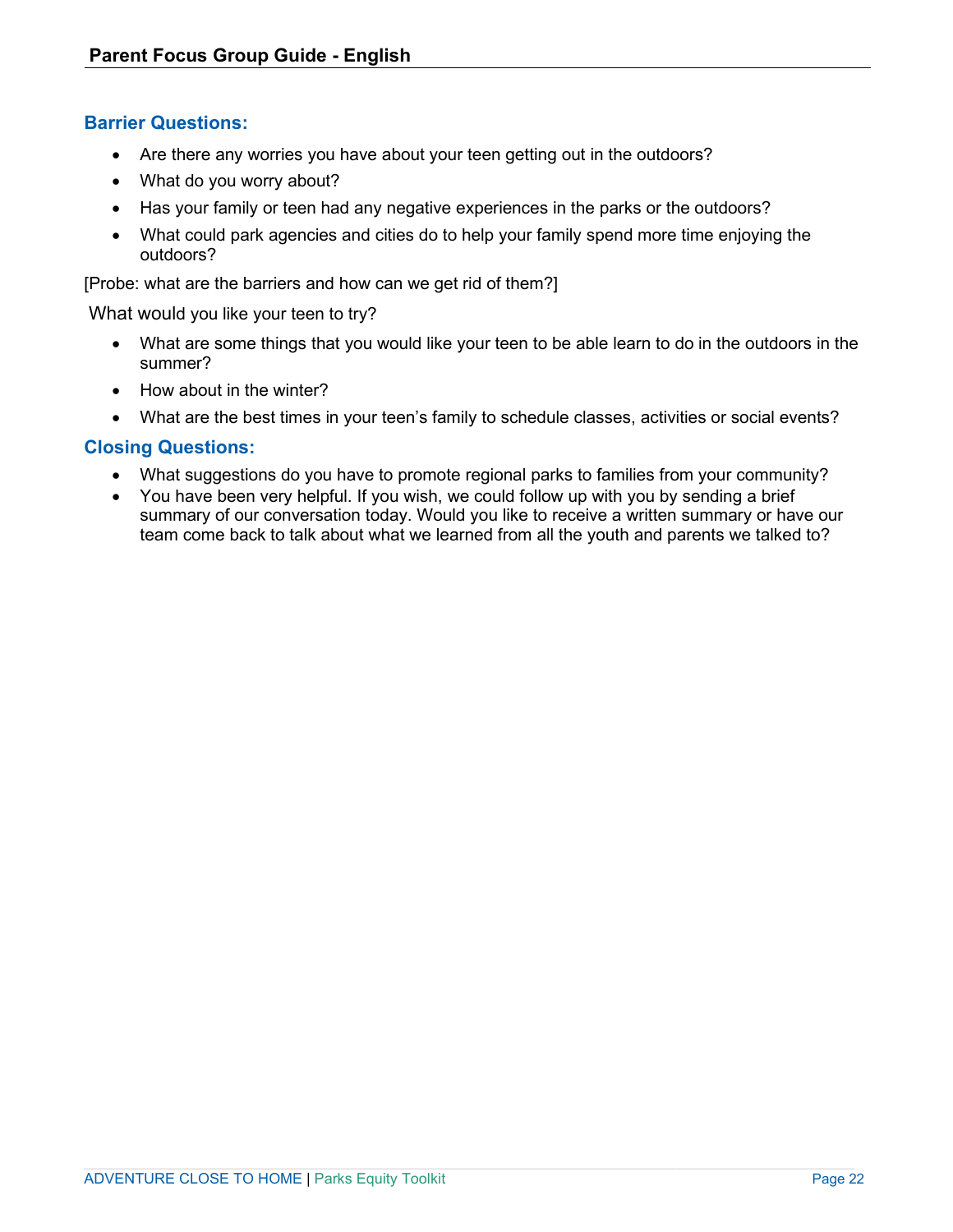There are so many activities to do in the Regional Park System. We'd like to learn what you have done and what you'd like to do.

First: Which of these have you done before?

| Animal, wildlife or bird watching                                 | Hiking                                 |
|-------------------------------------------------------------------|----------------------------------------|
| Archery                                                           | Horseback riding                       |
| Bird or animal counting/research                                  | Kayaking                               |
| Camping                                                           | Learning about animals and nature with |
| Canoeing                                                          | a teacher or naturalist                |
| Celebrate with family in the park                                 | Learning about history                 |
| (birthday, reunion, wedding)                                      | Mountain biking                        |
| Crafts or art in the outdoors                                     | Orienteering/map reading               |
| Concert outdoors                                                  | Picnicking                             |
| Cooking outside/grilling out                                      | Road biking                            |
| <b>Cross Country Skiing</b>                                       | Roller blading/skateboarding           |
| Dog walking                                                       | Running/jogging                        |
| <b>Educational farming</b>                                        | Scootering                             |
| Fishing                                                           | Sledding                               |
| Geocaching                                                        | Snowboarding                           |
| Going to the beach                                                | Snowmobiling                           |
| Hammocking                                                        | Snowshoeing                            |
| Hang out with friends/just relax                                  | Swimming in a lake                     |
| Help take care of the parks (clean up,<br>remove invasive plants) | Tubing on the snow                     |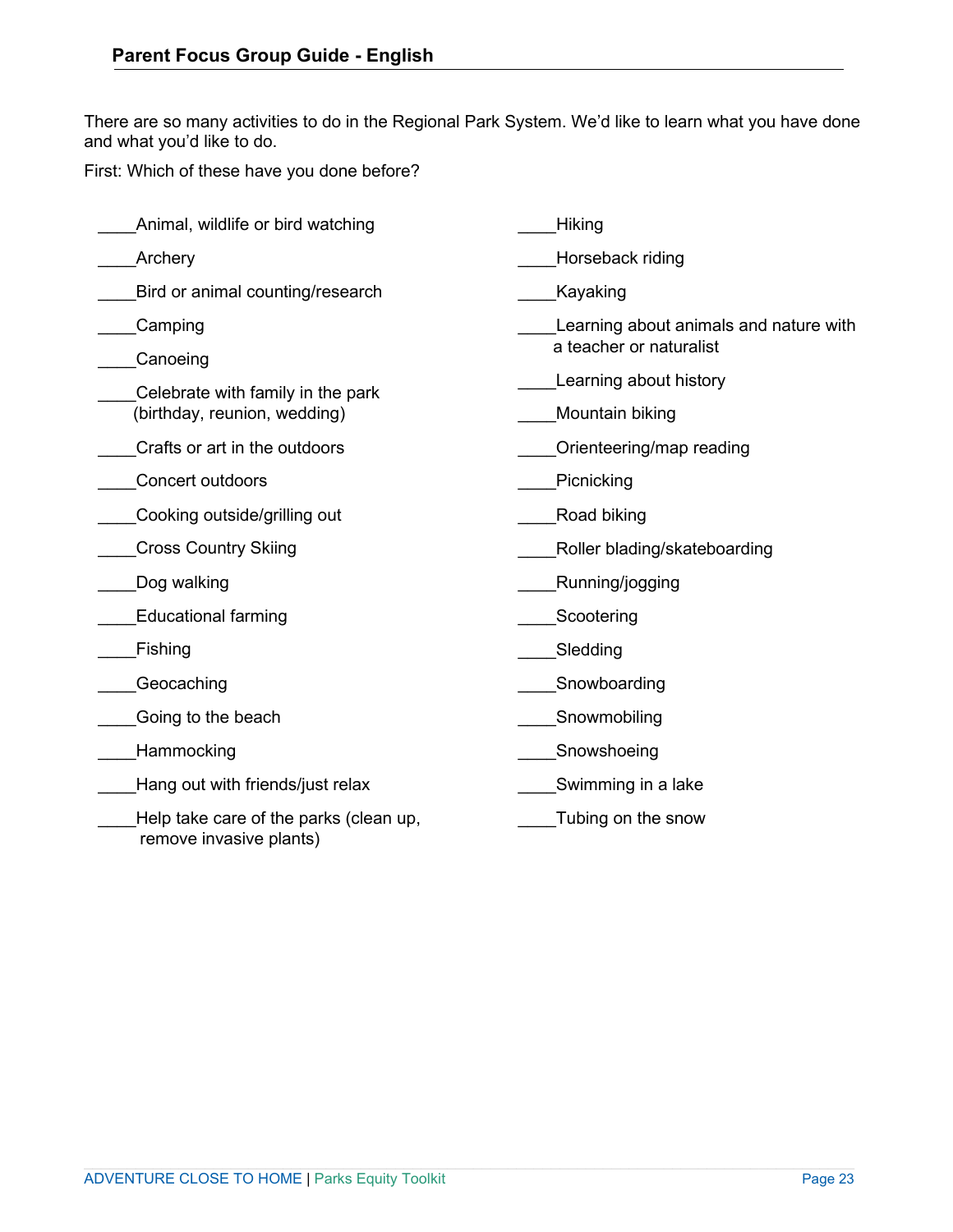Here's that list again.

Please choose the top three that you haven't done but would like to try OR would do more often if you could:

| Animal, wildlife or bird watching                                 | Hiking                                 |
|-------------------------------------------------------------------|----------------------------------------|
| Archery                                                           | Horseback riding                       |
| Bird or animal counting/research                                  | Kayaking                               |
| Camping                                                           | Learning about animals and nature with |
| Canoeing                                                          | a teacher or naturalist                |
| Celebrate with family in the park                                 | Learning about history                 |
| (birthday, reunion, wedding)                                      | Mountain biking                        |
| Crafts or art in the outdoors                                     | Orienteering/map reading               |
| <b>Concert outdoors</b>                                           | Picnicking                             |
| Cooking outside/grilling out                                      | Road biking                            |
| <b>Cross Country Skiing</b>                                       | Roller blading/skateboarding           |
| Dog walking                                                       | Running/jogging                        |
| <b>Educational farming</b>                                        | Scootering                             |
| Fishing                                                           | Sledding                               |
| Geocaching                                                        | Snowboarding                           |
| Going to the beach                                                | Snowmobiling                           |
| Hammocking                                                        | Snowshoeing                            |
| Hang out with friends/just relax                                  | Swimming in a lake                     |
| Help take care of the parks (clean up,<br>remove invasive plants) | Tubing on the snow                     |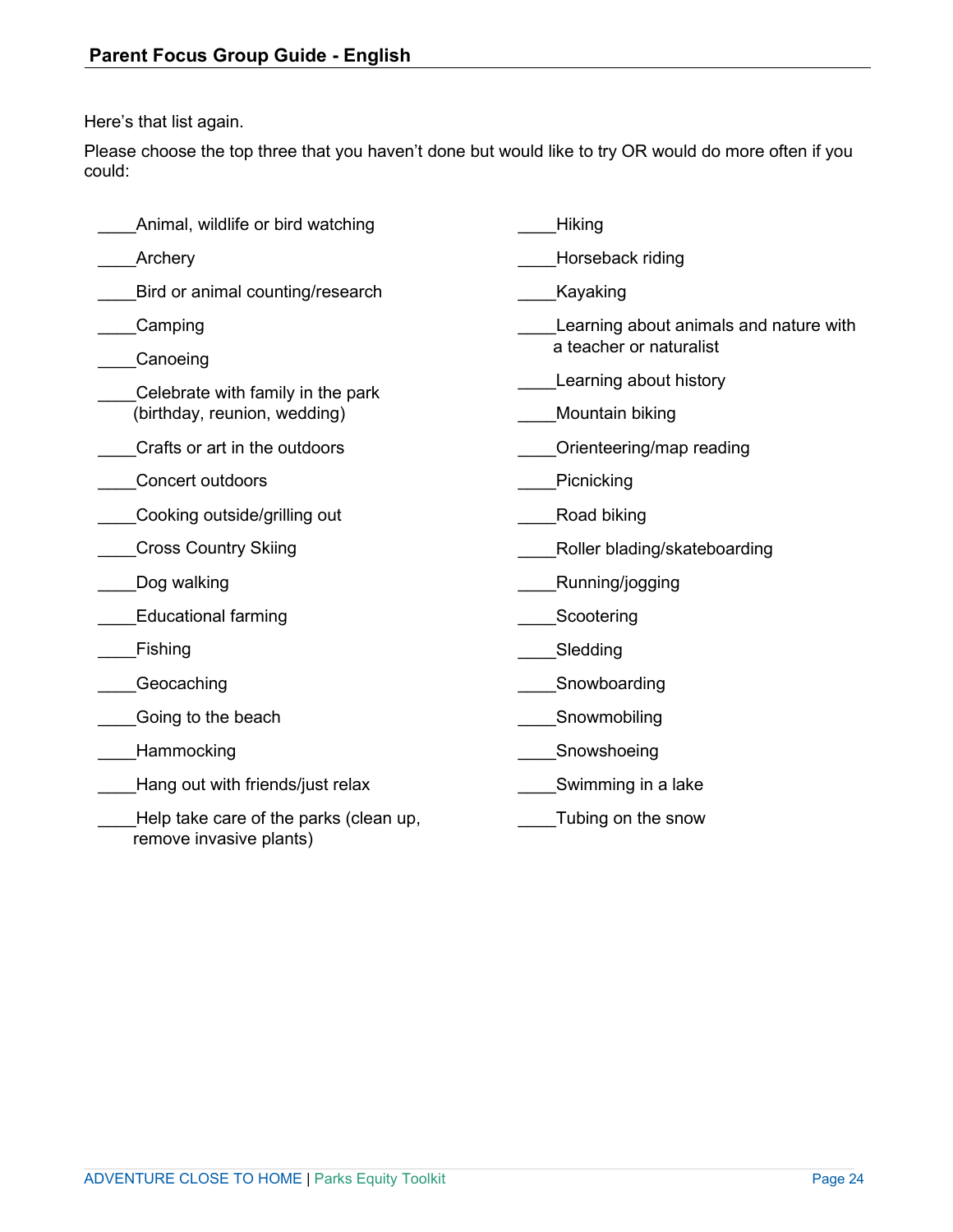# <span id="page-24-0"></span>**PROYECTO - GUÍA DEL GRUPO DE ENFOQUE PARA PADRES**

## **Introducción**

Hoy hablaremos de sus familias y de los parques regionales.

[Hablar sobre el parque regional donde estamos, como también de los que están ubicados en las comunidades aledañas y vecindarios más cercanos de la organización].

Me gustaría saber qué podemos hacer para lograr que los parques sean lugares a donde los jóvenes les guste ir. Para mejorar nuestro sistema de parques regionales para los jóvenes y sus familias, nos valdremos de los comentarios, sugerencias y recomendaciones que ustedes nos brinden. Si en algún momento tienen alguna pregunta por hacer o no entienden algo de lo que digo, no duden en interrrumpirme en cualquier momento y levantar la mano para preguntar.

Estaré grabando nuestra conversación para poder recordar y retomar todo lo que digan. Redactaremos un informe por escrito en el que no aparecerán sus nombres.

¿Ahora tienen alguna pregunta?

## **Preguntas Iniciales**

[Los Participantes se familiarizan y se sienten conectados.]

- a) Díganos su nombre, cuál es su código postal, y su actividad favorita al aire libre.
- b) Indíquenos cuáles son las edades de sus hijos.
- c) ¿Por qué es importante para los adolescentes pasar tiempo al aire libre?
- d) ¿Qué beneficios percibe cuando sus hijos pasan tiempo al aire libre?

#### Actividades en el aire libre

¿Qué suelen hacer usted y su hijo ahora?

¿Han visitado algún Parque o Sendero Regional? (Ver mapas; ofrecen una descripción general del sistema de parques regionales)

¿Su hijo pasa tiempo afuera en contacto con la naturaleza?

- a) ¿Quién organiza las cosas para que este momento se presente (el adolescente, la familia, una organización, la escuela)?
- b) ¿Con qué frecuencia su hijo disfruta de estar al aire libre con la naturaleza?
- c) ¿Alguna vez los miembros de su familia pasan tiempo juntos al aire libre? ¿Qué es lo que más les gusta hacer? (investigar – ¿cuándo? ¿Con qué frecuencia? ¿A dónde le gusta ir? ¿Cómo averiguan y se enteran a dónde ir a pasar un tiempo al aire libre?)
- d) ¿Cómo se dan cuenta de las cosas que hay para hacer fuera de la casa para divertirse? ¿Cómo se entera de las buenas oportunidades que hay para su hijo? (por sondeos, la familia, la escuela, la organización, los medios de comunicación (en este caso, ¿quién?), las redes sociales (¿Cuál?))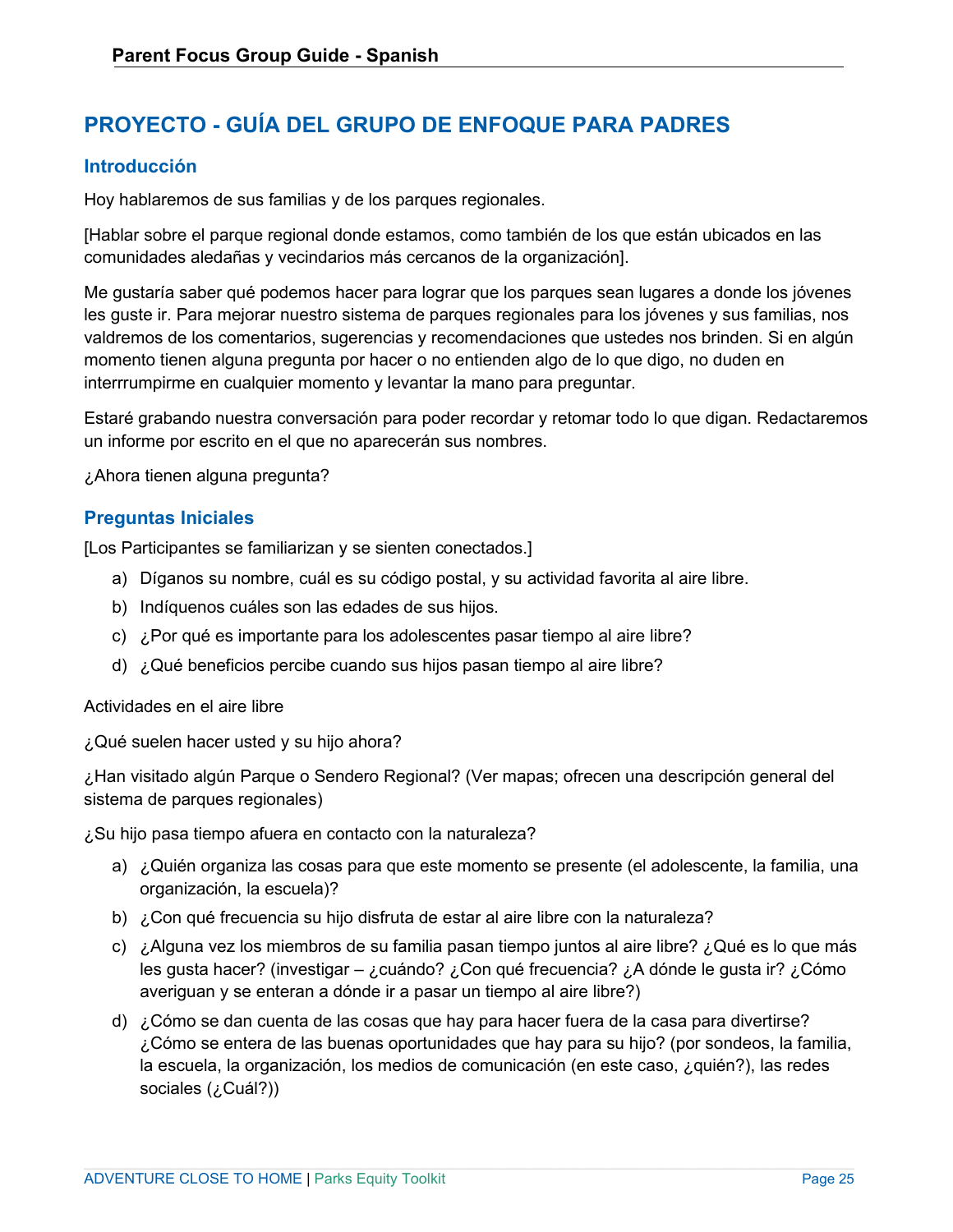## **Barreras y obstáculos**

- ¿Tiene alguna preocupación de que su hijo vaya a estar al aire libre? ¿Qué es lo que le preocupa?
- ¿Alguna vez su familia o el adolescente han tenido o vivido alguna experiencia negativa en los parques o en una salida al aire libre?
- ¿Qué podrían hacer las agencias de parques o los centros urbanos para ayudar a que su familia pase más tiempo disfrutando al aire libre?

[sondeo: ¿Cuáles son las barreras que lo impiden y cómo podemos eliminarlas?]

- ¿Qué le gustaría que su hijo adolescente tratara de experimentar?
- ¿Cuáles son algunas de las cosas que le gustaría que su hijo pudiera aprender a hacer al aire libre en el verano?
- ¿Qué tal si fuera en el invierno?
- ¿En la familia de su hijo, cuáles son los mejores momentos para programar clases, actividades o eventos sociales?

## **Preguntas finales**

- ¿Qué sugerencias tiene para incentivar el uso de los parques regionales en las familias de su comunidad?
- Sus aportes han sido de gran utilidad. Si lo desea, podríamos hacer un seguimiento y continuar comunicándonos con usted enviándole un breve resumen de nuestra conversación de hoy. ¿Le gustaría recibir un resumen escrito o hacer que nuestro equipo vuelva a hablar y retomar lo que aprendimos de todos aquellos jóvenes y padres con los que hablamos?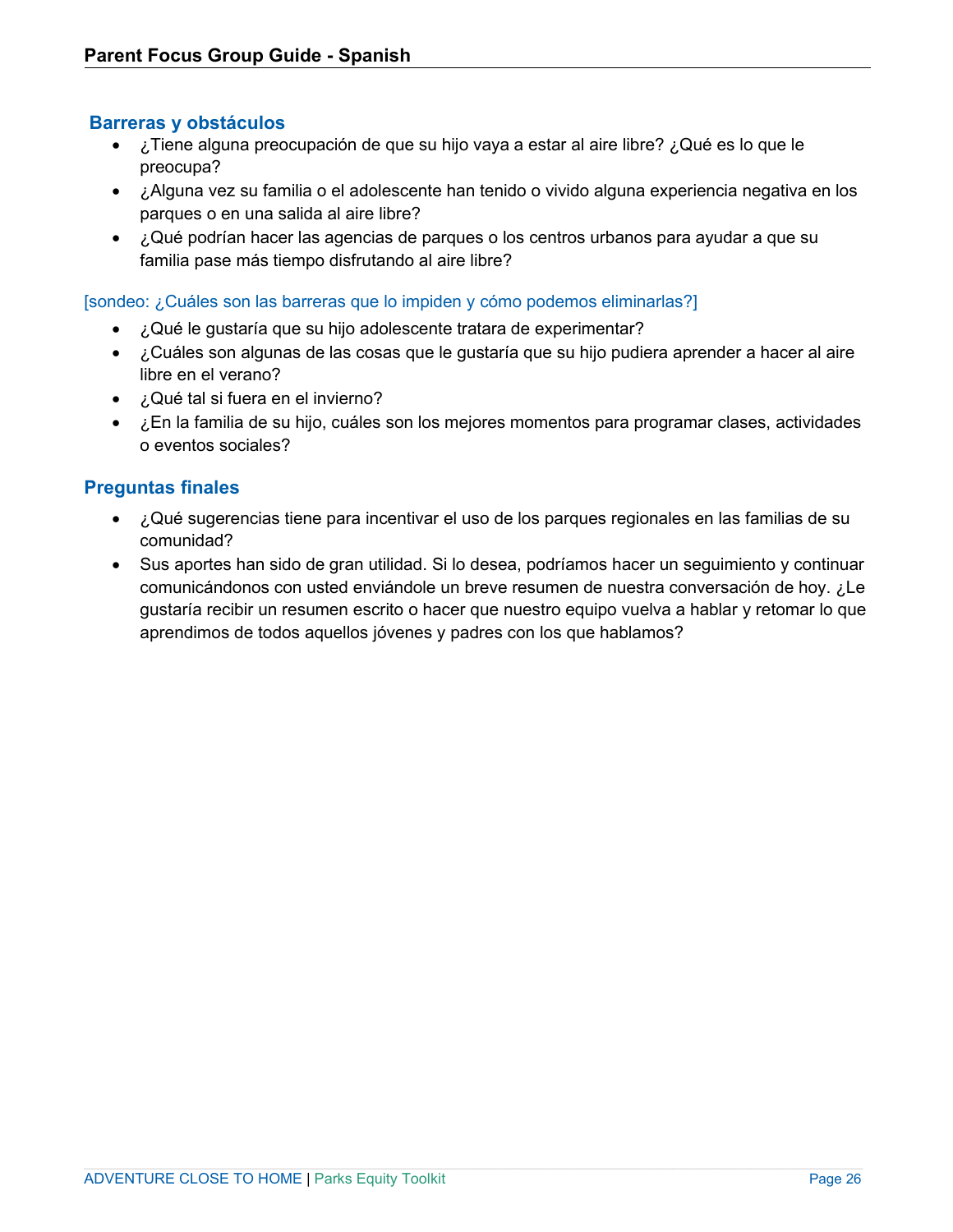Hnub no peb yuav tham txog koj tsev neeg thiab tej tshav ua si (regional parks).

[Tham txog tshav ua si uas nyob ntawm peb nrog rau cov tshav ua si uas nyob ze lub koom haum].

Kuv xav paub seb yuav ua li cas cov hluas thiaj li nyiam mus tom tej tshav ua si no. Tej lus comments thiab tswv yim taw qhia los ntawm nej yuav muab coj mus siv los mus txhim kho peb tej tshav ua si rau cov hluas thiab lawv tsev neeg. Yog tias koj muaj lus nug lossis tsis to taub ib yam twg, koj tsa koj txhais tes thiab nug kuv thaum twg los tau.

Yog muaj lus nug, hais kom kuv nres thaum twg los tau. Wb txoj kev sib tham no yuav muab kaw tseg es kuv thiaj li nco txhua yam koj hais. Peb yuav muab siv coj mus sau ib tsab ntawv xov xwm tiamsis yuav tsis tso koj npe tawm.

Koj puas mus lus nug?

## <span id="page-26-0"></span>**I. Cov lus nug qhib:**

Cov koom tes los sib paub sib zeem: a. Qhia peb koj lub npe, zauv cheeb tsam koj nyob (zipcode), thiab koj nyiaj ua dabtsi tawm rooj b. Qhia peb koj cov menyuam muaj hnub nyoog li cas c. Vim li cas tseem ceeb rau cov hluas siv sijhawm nyob sab nraud zoov? Thaum koj menyuam tawm rooj ua si sab nraud, koj puas pom tias lawv muaj kev kaj siab li cas?

## **II. Koj ua dabtsi nrog koj cov menyuam uas nyob rau theem tho hluas?**

a. Koj puas tau mus xyuas Tej Tshav Ua Si lossis Kev Taug Ua Si (Saib cov map duab; pom tag nrho tej chaw ua si)

b. Koj tus menyuam tho hluas puas siv sijhawm mus nyob nraud zoov nrog tej uas ntuj tsim teb raug? Leejtwg yog tus npaj rau tej sijhawm no (tus hluas, tsev neeg, koom haum, tsev kawm ntawv)? Koj tus menyuam tho hluas mus ua si nraud zoov nrog tej ntuj tsim teb raug ntau npaum cas?

c. Koj tsev neeg puas mus ua si nraud zoov ua ke yam li ib tse neeg? Nej nyiam ua dabtsi? (nug txog – thaum twg? Pes tsawg zaus? Nyiam mus rau thaj chaw twg? Koj txiav txim mus qhov twg li cas?)

d. Koj txiav txim yuav ua dabtsi lom zem thaum tawm rooj li cas? Koj nrhiav txog tej hwv tsam zoo rau koj tus menyuam tho hluas li cas?

(tshuaj ntsuam, tsev neeg, tsev kawm ntawv, koom haum, xov xwm (leejtwg?), hauv online social media (lub twg))

## **III. Tej qhov daig**

a. Puas muaj tej yam uas koj txhawj txog koj tus menyuam thaum nws mus tawm rooj? Koj txhawj txog dabtsi? b. Koj tsev neeg lossis koj tus menyuam puas tau mus raug tej yam phem thaum tawm rooj li? c. Tej koom haum saib xyuas tshav ua si thiab cov nroog nyob yuav pab koj tsev neeg li cas kom nej thiaj li nyiam mus ua si tawm rooj?

(tshuaj ntsuam: dabtsi yog cov daig thiab yuav ua li cas peb thiaj li rhuav tshem tau?)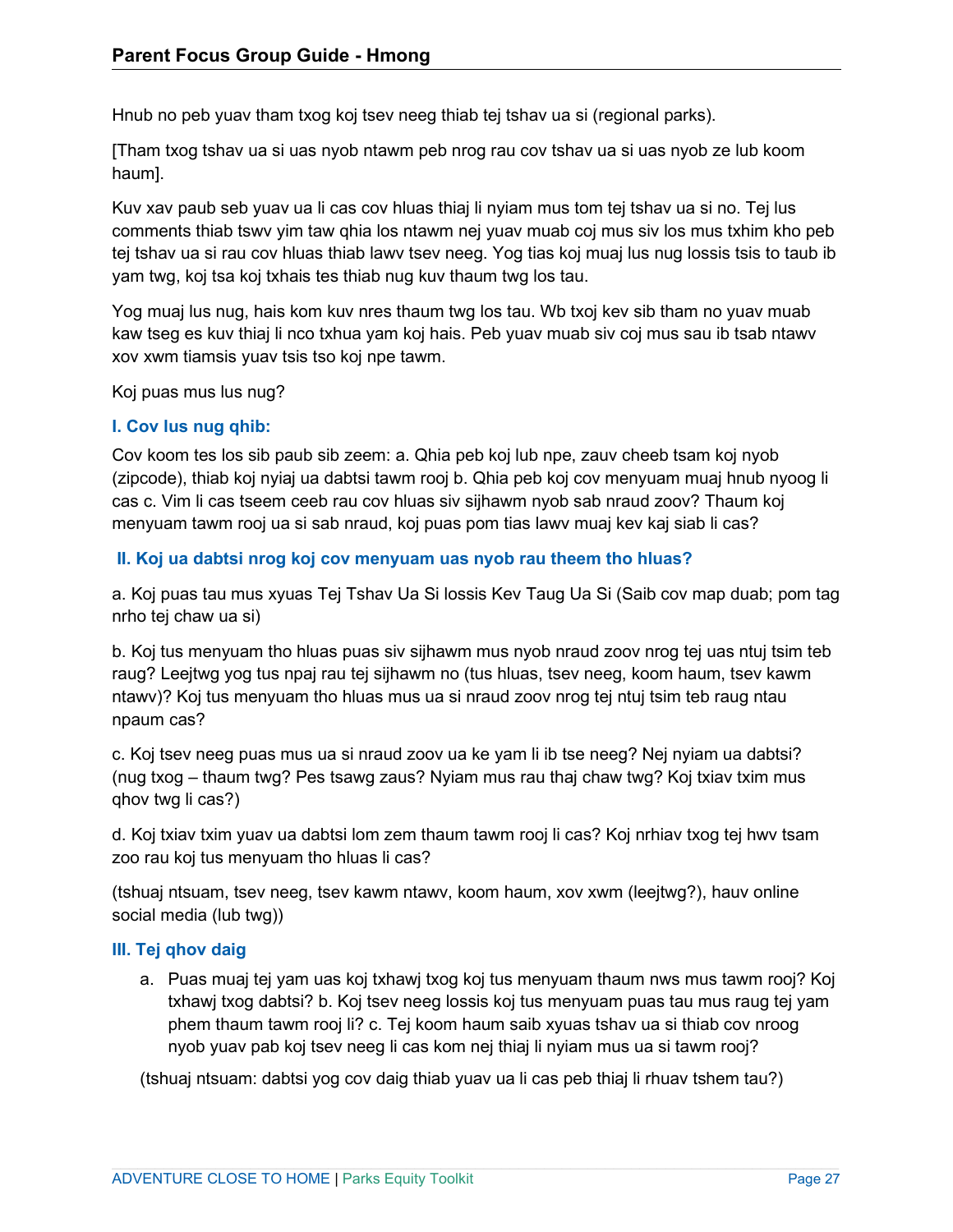# <span id="page-27-0"></span>**Tips for Culturally Competent Catering**

Food is an important part of building community. Sharing a meal is a fun, simple, and useful way for people to come together – and a great way to spend a day in the park! We found that catering food for the Youth Serving Organizations was a great way to discuss and debrief our inpark experiences. This document shares specifics from the Met Council Youth and Parks research in hopes of offering you ideas for working within your organization.

During our meetings with the Youth Serving Organizations (YSOs), we sought to understand what foods were appetizing and/or culturally competent for the youth and their organization. Providing foods that youth of different cultures enjoyed and from locally owned vendors was an important part of our process. When we invite new or underserved groups of people into the parks, the foods offered in hospitality need to be inclusive to peoples' cultural diets and tastes.

Expanding options from the foods we serve is a great way to be more culturally inclusive and competent, and to make the parks feel more welcoming to underserved park users. Park agencies and other public sites offering food can ensure that approved site caterers and onsite vendors offer an inclusive set of food options.

As often as possible, we used the **[Metropolitan Council's Underutilized Business \(MCUB\)](https://metcmn.sharepoint.com/sites/OfficeOfEqualOpportunity/SmallBusinessPrograms/SitePages/MCUB%20Program.aspx?csf=1&cid=b15a6345-1f2d-40ce-ac4a-f459e5409652)** vendors list to select a vendor that would satisfy the needs and tastes of the YSOs. MCUB vendors are minority-owned businesses throughout the Twin Cities metropolitan region. If there were no vendors specifically from our MCUB list near our meeting sites, we applied MCUB principles to select vendors.

When selecting a vendor to work with youth consider or discuss the following:

- $\checkmark$  What are the tastes, preferences, and restrictions of the population I am serving?
- $\checkmark$  Will this food be enjoyable and accessible to the population I am serving?
- $\checkmark$  Are there any allergies to account for?
- $\checkmark$  Are there any dietary restrictions that must be accommodated for? (I.e. no pork or beef products, no meat, no shellfish, etc.)
- $\checkmark$  How can we uplift minority-owned and underutilized businesses?
- $\checkmark$  Is the vendor a minority-owned or locally owned business?
- $\checkmark$  Can this vendor provide utensils to accommodate for disabilities?
- $\checkmark$  If a vendor is from a chain, consider if there are minority-owned or locally owned businesses that provide the same cuisine
- $\checkmark$  is there room to help build a relationship between the population you are serving and the vendor?

While we remained respectful of cultural dietary restrictions, the foods we catered were not always from the respective cultures of the youth from the YSOs. For example, we ensured that there would be options with no pork-products for a youth group to accommodate Muslim youth in the organization. We provided banh mi from **[Mi-Sant Banh Mi Company](https://mi-sant.com/)** for one of our meetings with them. Mi-Sant is a local restaurant owned by second-generation Vietnamese American immigrants in Brooklyn Park. Youth were very excited to try banh mi, and one of the YSO leaders asked for *Mi-Sant*'s information!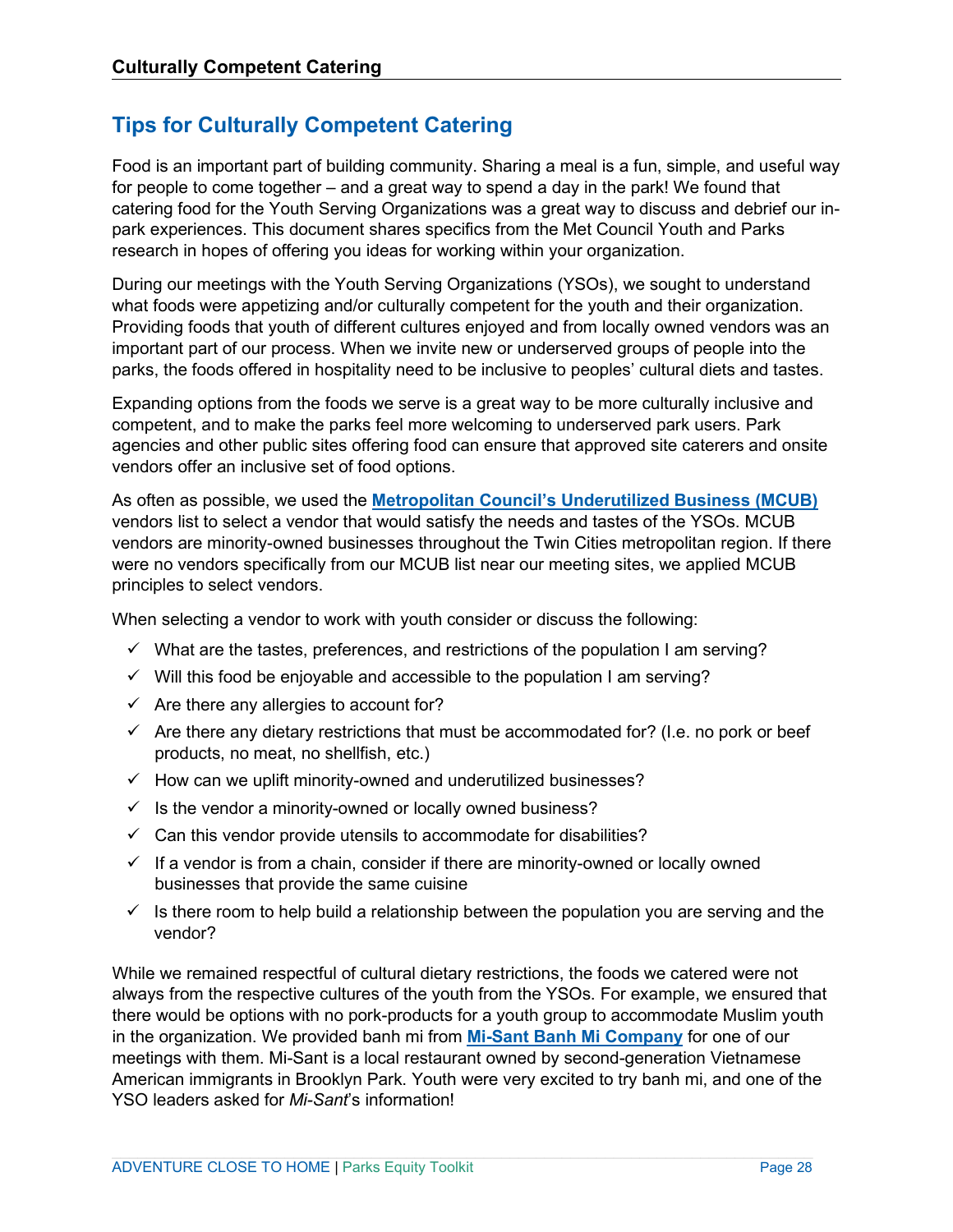# **Sample Validity Conversation Schedule**

#### *6:00 pm: Kickoff, serve dinner and introduction.*

Explain research and goals for evening – YSO Adult Leader and Council Research Leader

#### *6:15 pm: 15 minutes Kahoot Quiz* – Research team member

#### *6:30: Activity, "Most Important Takeaways"* - Research team member

- A. Divide youth into groups of four. Give each group a big sticky paper and pens. "This is an activity for you to share what the most important findings are for the youth & parks study" (Chance to introduce the vocabulary findings in research)
- B. Choose a topic:

Big thoughts – What do you want to say about the research activities and how would you answer the research questions: What new things did you think about because of your park day? Why is the park important to you? How do you feel in nature? What do you like to do there?

Big recommendations – Imagine that you have been nominated to give advice to the park system on behalf of youth in the Twin Cities. Write down your top 3-5 recommendations to deliver to the advisory committee?

Invitation – Think about the park you visited. What would an invitation to that park look like? What would your tagline, motto or brand be? Get creative!

- C. Each group presents ideas
- D. Ask youth for closing comments. What do they notice? How would they summarize the findings of the activity?

#### *7:00 Evaluating the research team's findings. Agree/disagree activity.*

Research team member leads the activity

- A. Put up sticky pages with the five biggest "findings" written, one on each one. Distribute sticky notes.
- B. Chose the two most important topics. Do you agree or disagree with the finding? Use green for agree and aqua for disagree. Write one sentence about why you agree/disagree and put it on the sticky pad
- C. Which themes were youth most interested in? What should we summarize as the "finding"?

*7:30 Presentation of certificates – Research Team and YSO Leaders*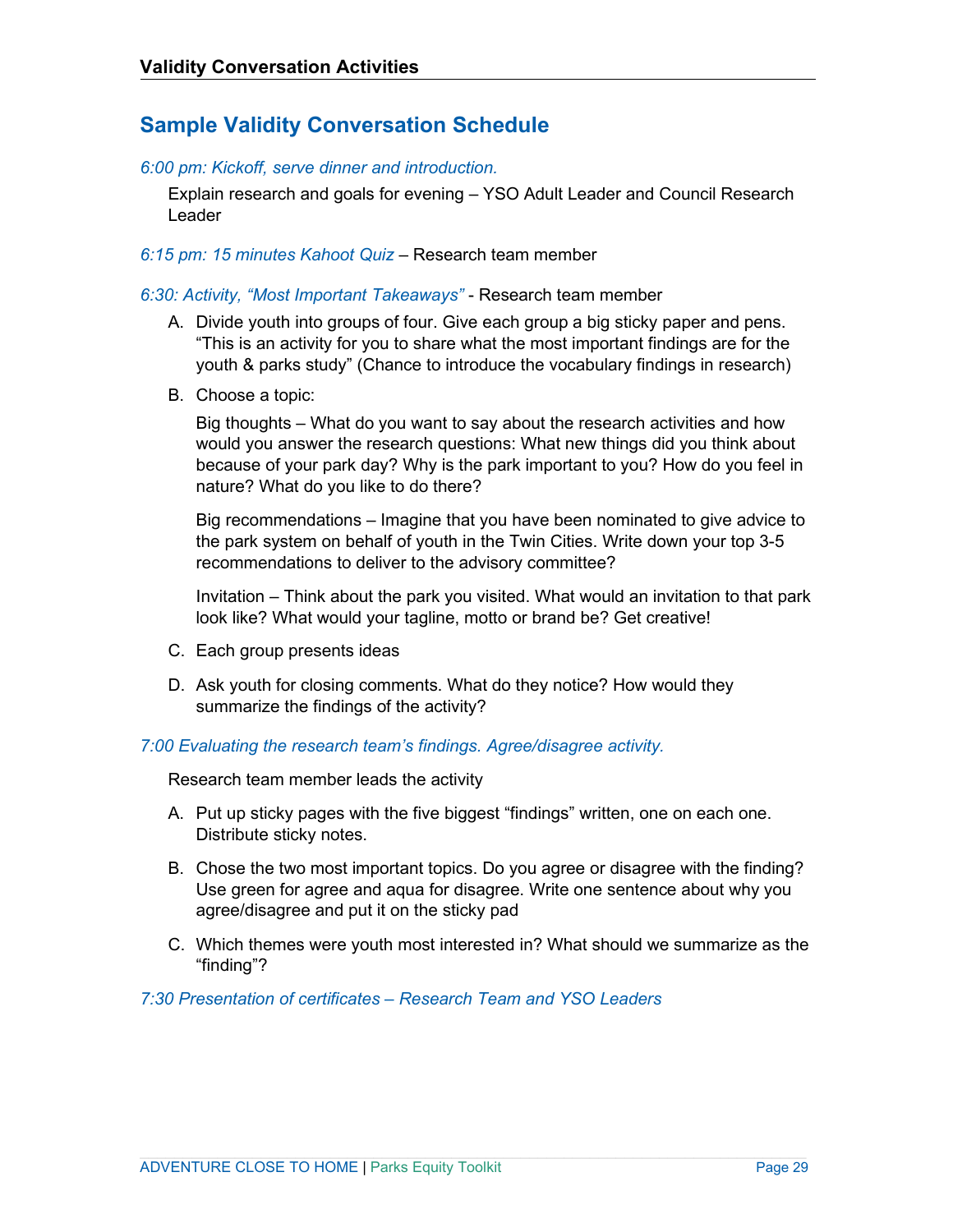# **Visual Methodology Activity**

## **Total Time Needed: 3 Hours (1 hour first day & 2 hours second day)**

**Equipment Needed: Photos, tables for group work, map with all park sites, big sticky papers, tape**

## **Total Staff Needed: At least 5 (1 for each group observation & 1 overall coordinator)**

Youth enjoy working with photos. The stories told in photos are related but different from the analysis completed through text or speech. This activity asks youth to collaborate to analyze a collection of photos for theme and aesthetics. It is a method that relies on analysis of the visual. The youth can select photos in a sequence that can tell a story.

Desired outcomes include:

- Analysis of photos to be used in a research project
- Analysis of the validity of research findings through testing whether the research findings correspond with what was observed and photographed at the field site
- Introduction of research terms to youth such as methodology, visual analysis, data, and findings
- Learning to imaging audience and tell a clear story to them
- Reminders and reinforcement about the fun of getting outdoors through working with photos of the outdoors.

## **Preparation (gathering photos)**

Activity leader needs to print the collection of photos for each day. We recommend about 15 photos for a group of ten youth for the first activity on day one and about 50 photos for the second day activity. Photos from the youth and parks research project [are](https://metrocouncil.org/Parks/Research/Youth-Parks/Process.aspx)  [available for use.](https://metrocouncil.org/Parks/Research/Youth-Parks/Process.aspx) Photos from your organization's field research challenge could also be used.

This activity happened over a two-day period using a collection of photos created during in-park experiences. Research or planning staff will need the collection of photos from an in-park activity. We used fifteen on the first day and fifty on the second day, printed in color on office printer paper.

Some of the photos involved the youth who participated in the visual methodology activity. Other photos were from activities they had not attended. The photos represented a range of activities, scenery, and young people age 14-18. The activity leader will also need a list of themes or concepts that they would like youth to apply ("code") to the photos. In the original activity, youth coded the photos to the themes of the research. Coding could also be done around park and trail planning (amenities, habitats, activities, missing elements).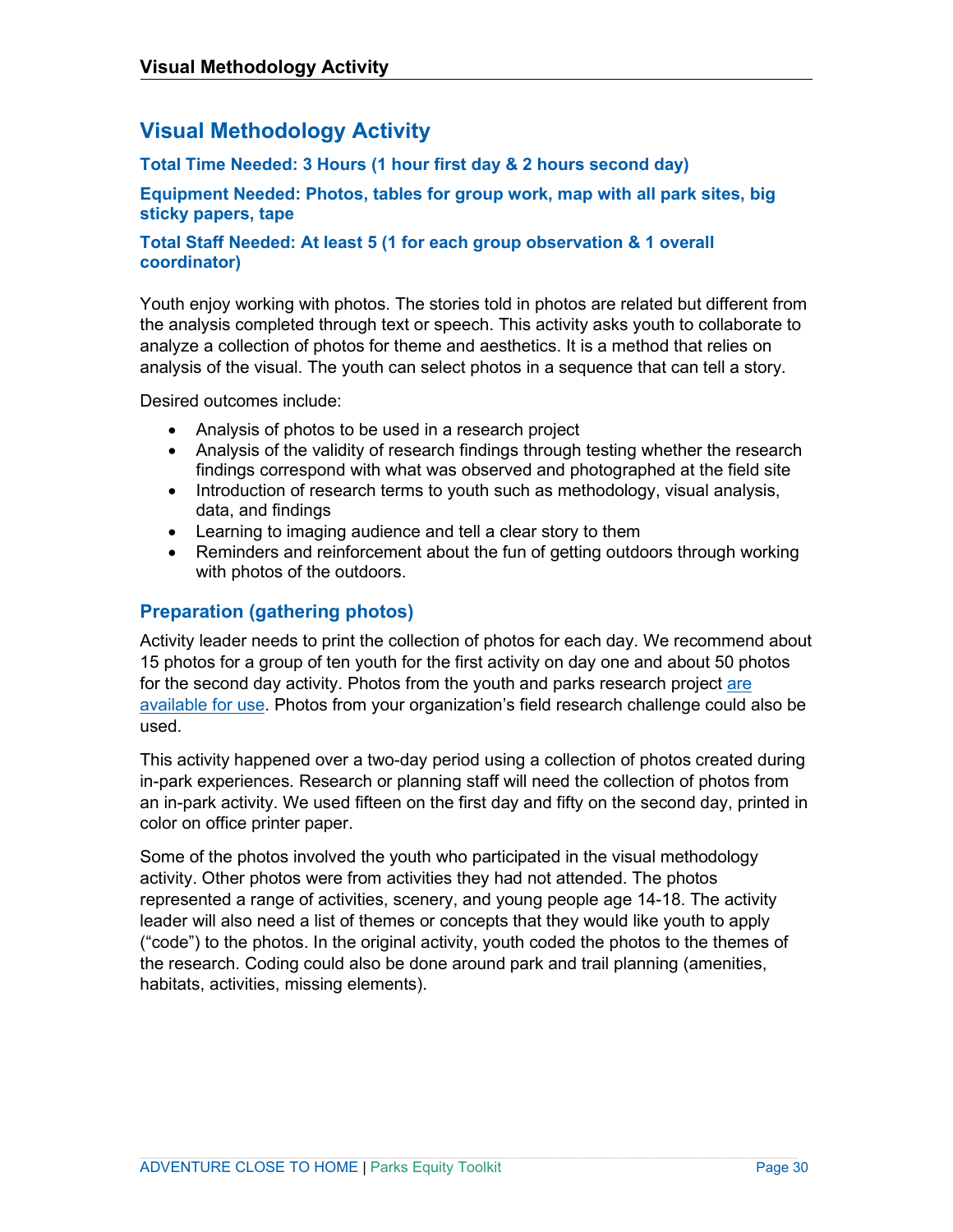## **Tuesday 11/19 (First day of 2-day engagement activity)**

- 1. Spread out 15 photos
- 2. Each person gets to pick a photo
- 3. Between now and Thursday, think a bit about the photo and what it says about the park. What can someone learn from seeing it?

## **Thursday 11/21 (Second day of 2-day engagement activity) 4:00-6:00 (2 hour duration)**

## **4:00-4:10:**

Recent photo discussion activity.

Define: coding as categorizing data (visual data, in this case) into specific categories. Systematically analyzing how data fits into patterns. Look at photos as data and apply themes to each.

- What did you learn/discuss in looking at the photos?

## **4:10-4:15:**

Explain to youth the collection of photos they are working with. For our activity, we explained that they were looking at photos from across five different parks. Display a map of the park system. Explain and point out relevant park sites.

Get out the photos for youth to work with.

## **4:15-4:25:**

Review of photos taken in park and what makes a quality photo.

Ask if there are any photographers in the group.

## **Discussion Questions**

- $\checkmark$  What was our activity with photos in the park (Field research challenge)?
- $\checkmark$  What are student photos telling us about the experience of people like you in the park?
- $\checkmark$  Lay photos out that correspond to each category/activity.
- $\checkmark$  What does this photo tell us about the park visit activity?

## **4:25-4:35:**

Talk about data from photos

Explain visual methodologies – analyzing what we can see in photos that can't always be described in surveys, interviews or other talk.

- $\checkmark$  How can we learn from photos/what can we learn from photos?
- $\checkmark$  How can this add to our research in a different way than our interviews, for example?

Put one photo up and talk as a group about composition. Describe the rule of thirds.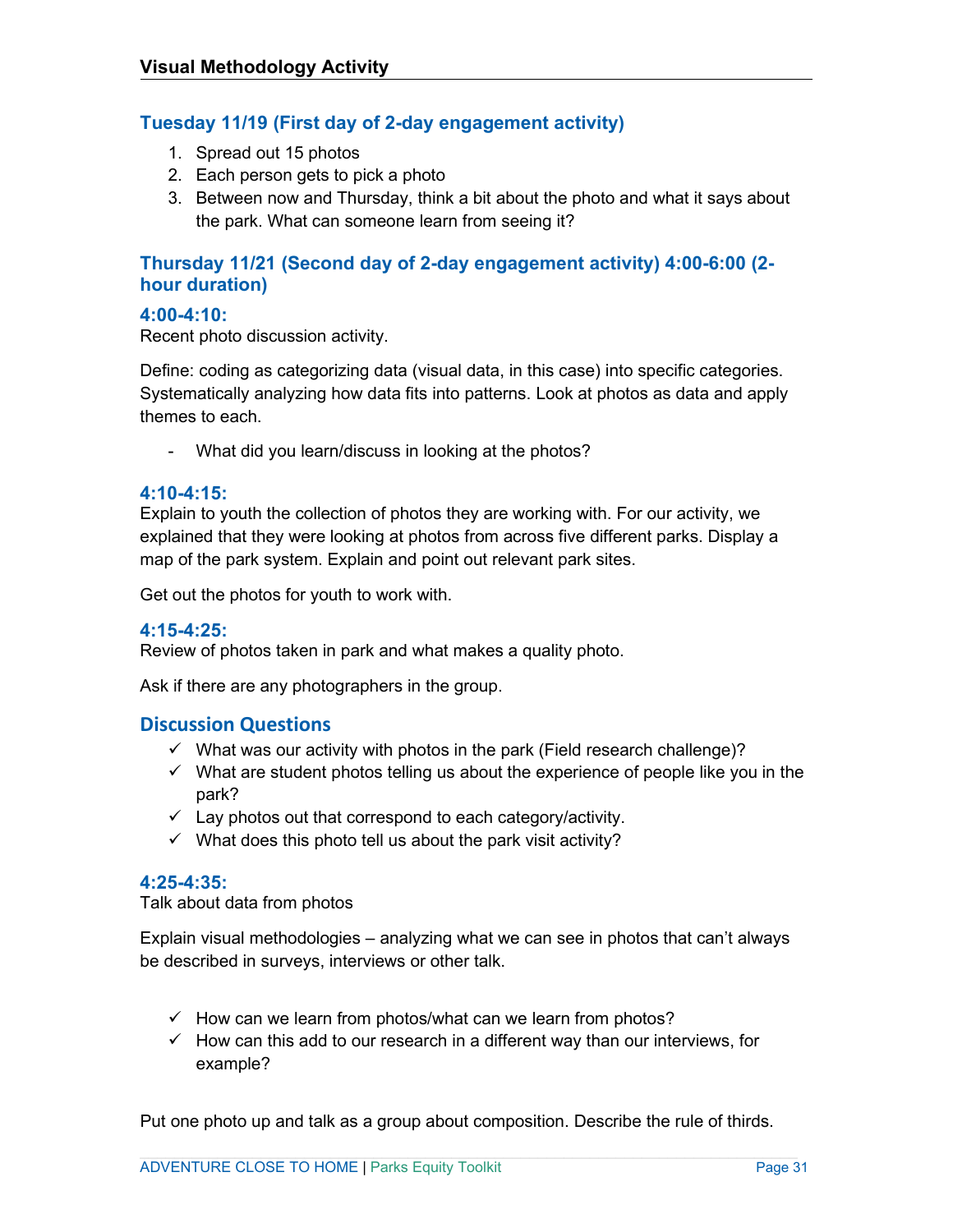## **4:35-4:45:**

Break into four small groups of youth to discuss the selected photo from prior meeting:

- $\checkmark$  What does your photo tell you?
- $\checkmark$  Why did you choose this photo when we met at our last meeting?

#### **4:45-5:15:**

Code the photos, sorting by theme

Summary of activity: Spread lots of photos (taken by research team or use the youth & parks photos) out. Sort by theme based on 5 main research finding themes. Work as a group to put into categories. This could be adapted to the needs of your project. We worked as an entire group with all pictures (50 photos), but a group could be divided into two groups. Youth were told that it was important that different people agreed with the way photos were thematized, called inter-coder reliability (different people agree what the theme is in the photo).

Youth put thematized groups of photos together by using big sticky notes and tape.

Let group pick themes but offer suggested themes that meet goals of the activity. Youth & parks themes were:

- Staff connecting youth to parks
- History/nature education
- Peer interaction/free time
- Recreation/activity
- Photography/understanding the park visually or through social media or art
- Safety in parks
- Visiting parks with an organization
- Sharing stories in parks
- Using the park to connect to community
- Parks as a time for mindfulness and health
- Parks as a place to be myself

#### **5:15- 5:30:**

Pick your favorite and least favorite photos as a group.

- $\checkmark$  Share why
- $\checkmark$  If you had to add something to a photo what would it be?
- $\checkmark$  How does this photo make you feel?

#### **5:30-5:50:**

Make a story with ten pictures. Now that you organized the photos, select 10 photos and make a book that is telling a story with them.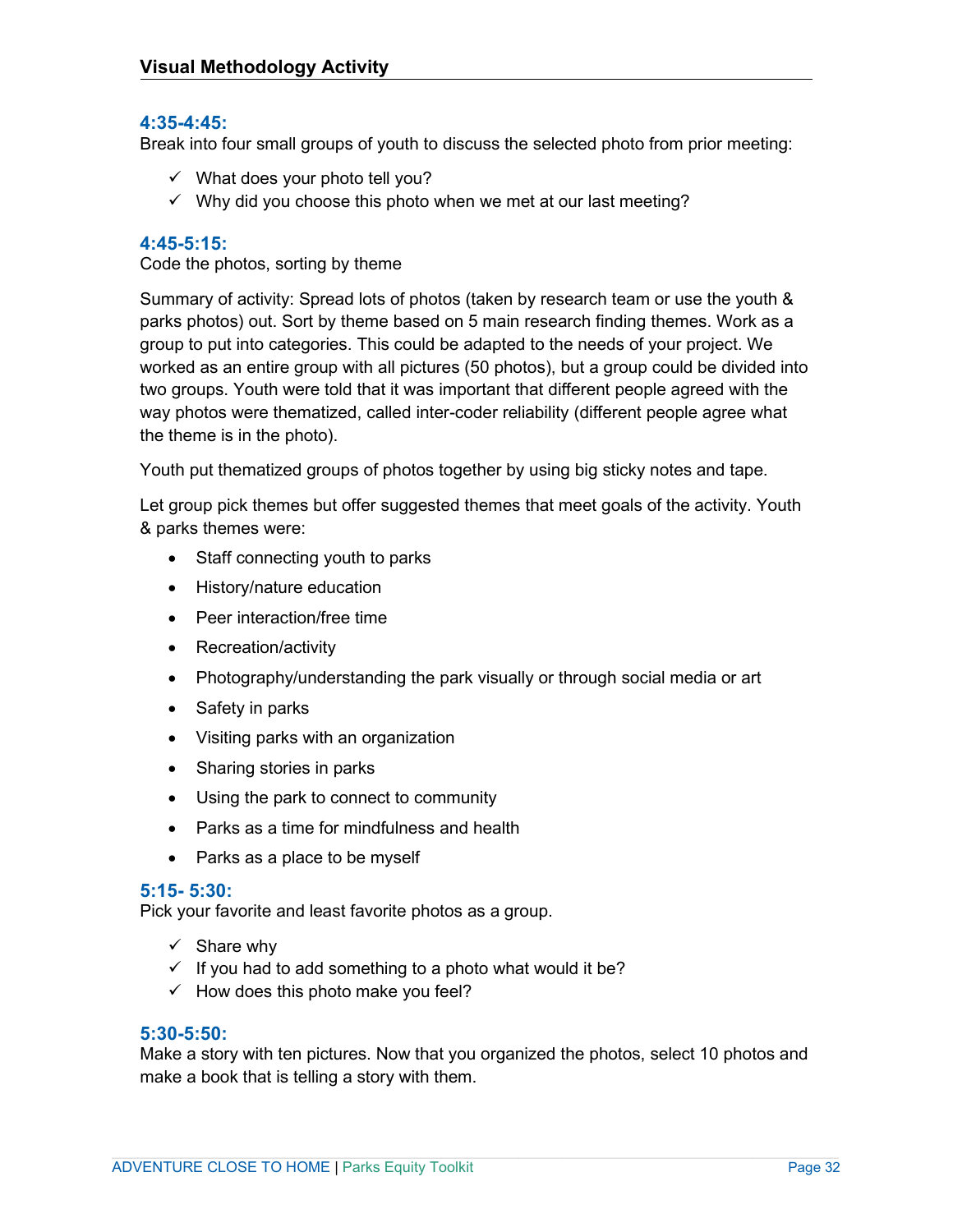- What images bring out a clear message?
- Which photos would you curate together to tell a story?
- Which photos would make a good coloring page?
- Create a book with your team
- Write descriptions for photos based on your experience in the parks
- Curate photos together (like an art exhibit or an Instagram feed)

What do photos tell you about parks more broadly?

Where would you like to see photos of parks?

#### **Talk with youth about possible places to post stories:**

- On social media?
- On the Youth & Parks Instagram?
- Imagine 5 weeks of posts